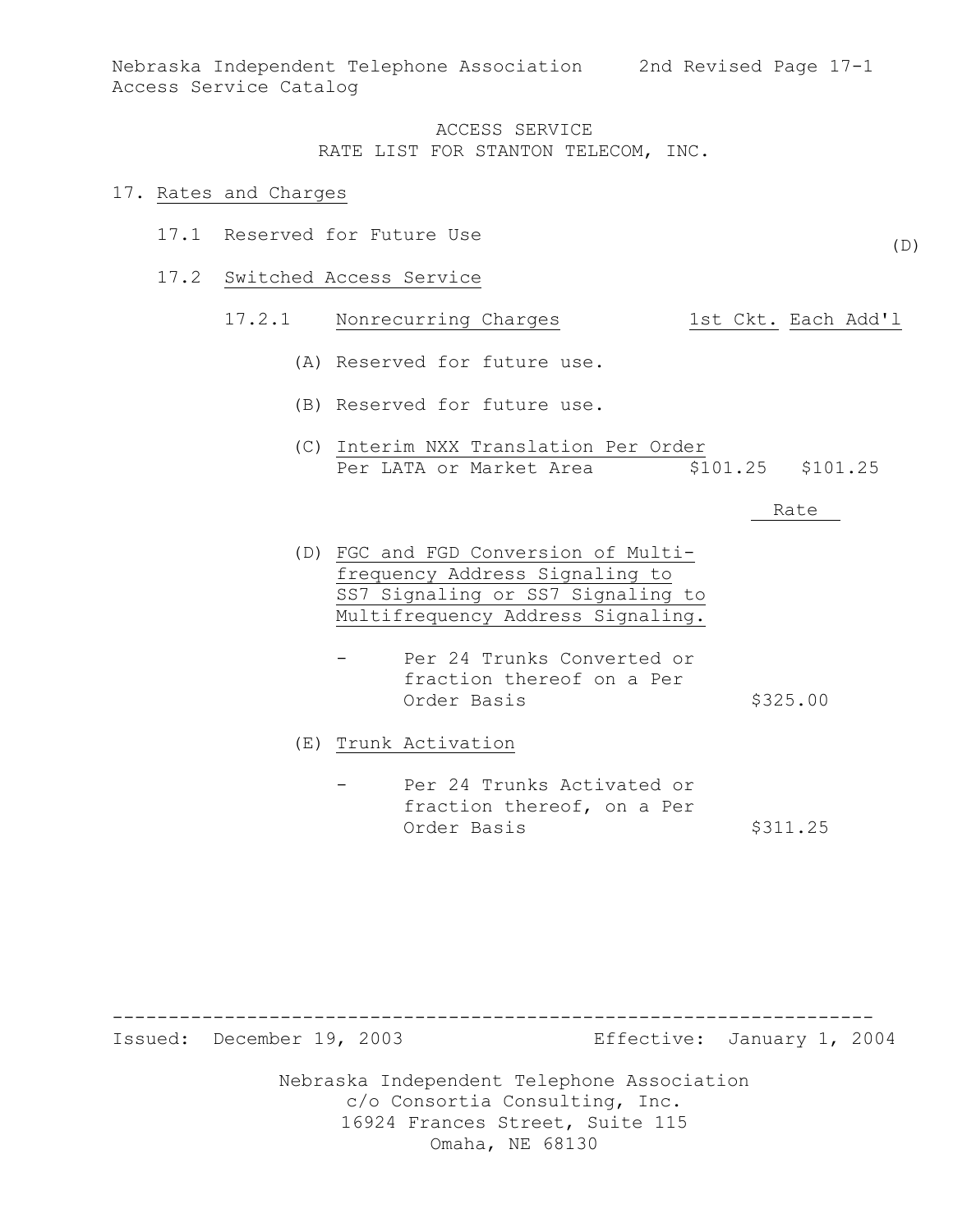Nebraska Independent Telephone Association 3rd Revised Page 17-2 Access Service Catalog

ACCESS SERVICE

RATE LIST FOR STANTON TELECOM, INC.

### 17. Rates and Charges

|                                                 | 17.2.2 Local Transport                                                                                                            | Rate                                         |     |
|-------------------------------------------------|-----------------------------------------------------------------------------------------------------------------------------------|----------------------------------------------|-----|
|                                                 | Direct Trunked Transport<br>Direct Trunked Facility                                                                               |                                              |     |
|                                                 | Per Mile<br>- Voice Grade<br>- High Capacity DS1<br>- High Capacity DS3                                                           | (See Note 2)<br>(See Note 2)<br>(See Note 2) |     |
|                                                 | Direct Trunked Termination<br>Per Termination<br>- Voice Grade<br>- High Capacity DS1<br>- High Capacity DS3                      | (See Note 2)<br>(See Note 2)<br>(See Note 2) |     |
|                                                 | Multiplexing<br>Per Arrangement<br>DS3 to DS1<br>DS1 to Voice                                                                     | (See Note 2)<br>(See Note 2)                 |     |
|                                                 | Tandem Switched Transport<br>(Applies to Non-Toll Free)                                                                           |                                              | (C) |
|                                                 | Tandem Switched Facility<br>Per Access Minute Per Mile<br>Originating<br>Terminating                                              | \$0.00192364<br>(See Note 1)                 |     |
|                                                 | Tandem Switched Termination<br>Per Access Minute Per Term.<br>Originating \$0.00679625<br>Terminating                             | (See Note 1)                                 |     |
| terminating TST.<br>Transport and Multiplexing. | NOTE 1: Rate mirrors NECA Tariff FCC No. 5 for terminating TSF and<br>NOTE 2: Rate mirrors NECA Tariff FCC No. 5 for Direct Trunk |                                              |     |
| Issued: June 18, 2021                           | Nebraska Independent Telephone Association<br>c/o Consortia Consulting, Inc.                                                      | Effective: July 1, 2021                      |     |
|                                                 | 16924 Frances Street, Suite 115<br>Omaha, NE 68130                                                                                |                                              |     |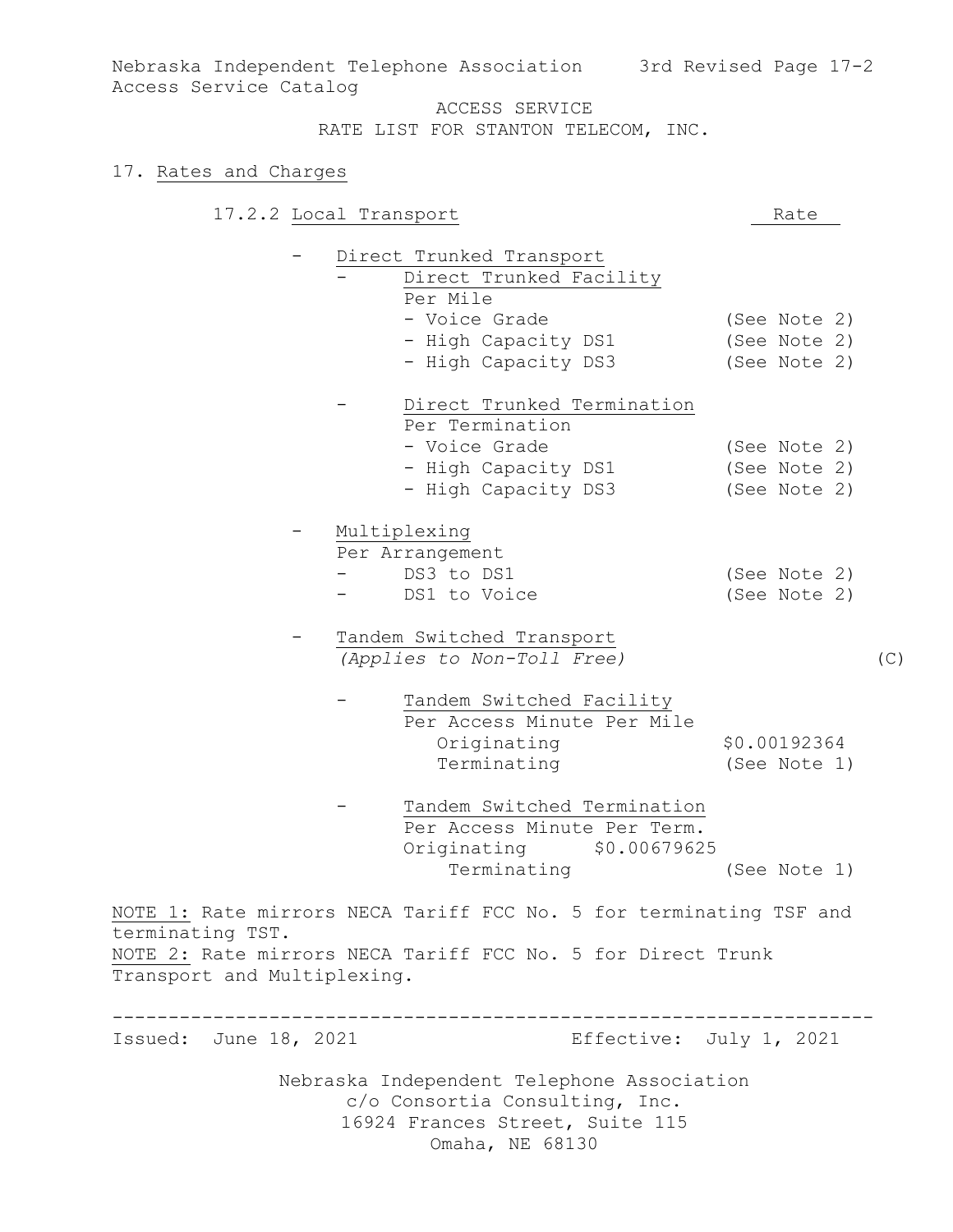Nebraska Independent Telephone Association 1st Revised Page 17-3 Access Service Catalog

### ACCESS SERVICE RATE LIST FOR STANTON TELECOM, INC.

#### 17. Rates and Charges (Cont'd.)

- 17.2 Switched Access Service (Cont'd.)
	- 17.2.2 Local Transport (Cont'd.)
		- (A) Common Channel Signaling Network Connection\*

|                 |                                                    | Rate |     |
|-----------------|----------------------------------------------------|------|-----|
| (1)             | Signaling Network Access Link                      |      |     |
|                 | - Signaling Mileage<br>Facility Per Mile           | N/A  |     |
|                 | - Signaling Mileage Termination<br>per Termination | N/A  |     |
| (2)<br>STP Port | - per Port                                         | N/A  |     |
| (B)             | 800 Data Base Access Service Queries               |      | (C) |
| Per Ouery       |                                                    |      |     |

- Basic (See Note) (R) - Vertical Feature (See Note) (R)

NOTE: Rate Mirrors NECA Tariff No. 5 for 800 Data Base Queries.

\*Available where technically feasible, as designated in NECA Tariff F.C.C. No. 4, Wire Center Information.

-------------------------------------------------------------------- Issued: June 18, 2021 Effective: July 1, 2021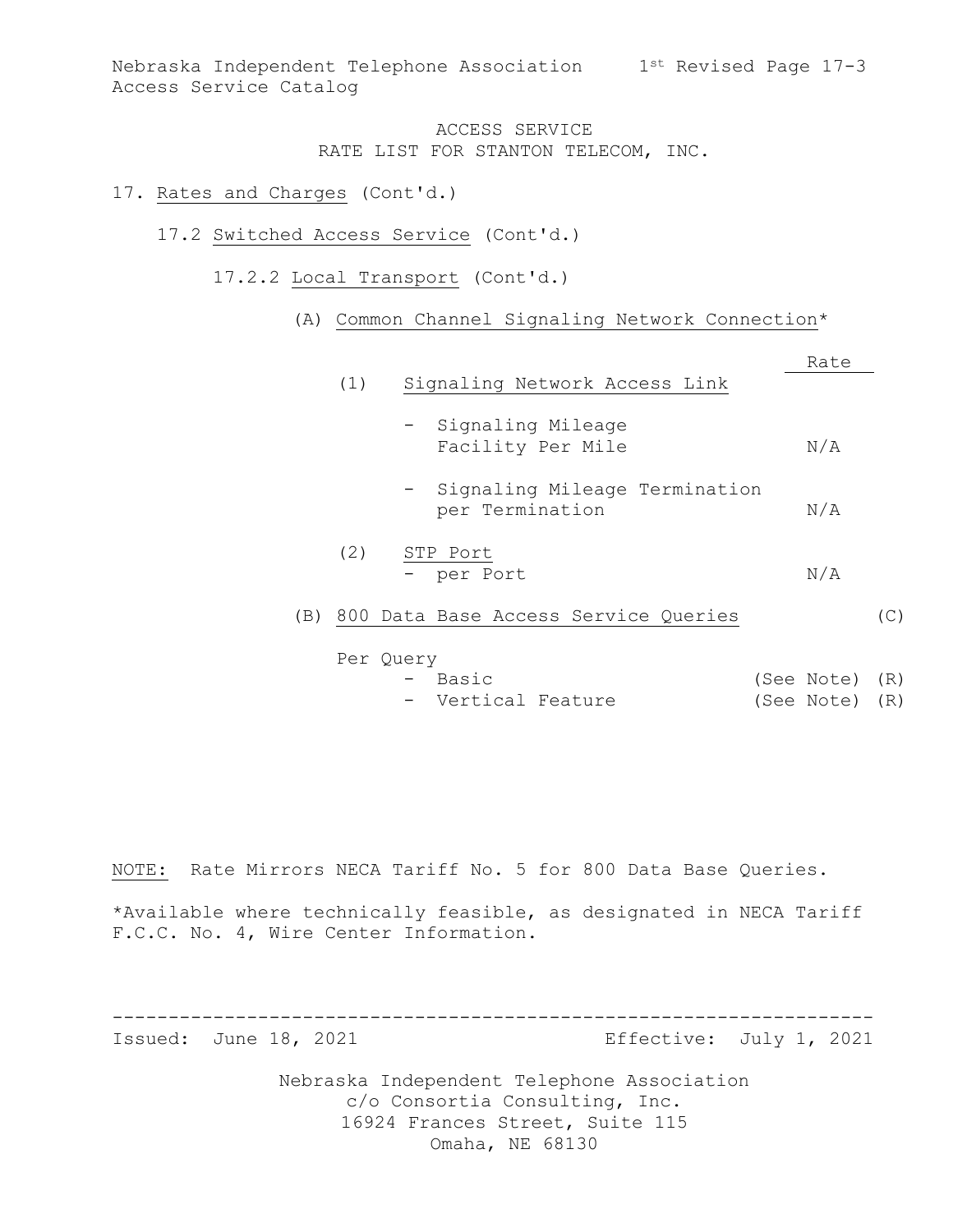Nebraska Independent Telephone Association c/o Consortia Consulting, Inc. 16924 Frances Street, Suite 115 Omaha, NE 68130 Nebraska Independent Telephone Association 4th Revised Page 17-4 Access Service Catalog ACCESS SERVICE RATE LIST FOR STANTON TELECOM, INC. 17. Rates and Charges (Cont'd.) 17.2 Switched Access Service (Cont'd.) 17.2.3 End Office (A) Local Switching Rate Per Access Minute *(Applies to Non-Toll Free)* Originating \$0.02893375 Terminating (See NOTE) *(Applies to Toll Free Only)* Originating (See NOTE 1) Terminating (See NOTE 1) (B) Information Surcharge -Per 100 Access Minutes (Applies to Non-Toll Free) Originating \$0.02162500 Terminating (See NOTE) *(Applies to Toll Free Only)* Originating (See NOTE 1) Terminating (See NOTE 1) 17.2.4 Reserved for future use. 17.2.5 Directory Assistance Service The Rate (A) Directory Assistance Service A Directory Assistance Service Charge applies for each call to Directory Assistance Service. \$1.26 (B) Reserved for future use. NOTE: Rate mirrors NECA FCC Tariff No. 5 for terminating local switching and terminating information surcharge. NOTE 1: Rate mirrors NECA FCC Tariff No. 5 for Toll Free Local Switching and Toll Free Information Surcharge. -------------------------------------------------------------------- Issued: June 18, 2021 Effective: July 1, 2021  $(C)$ (N)  $\blacksquare$ (N)  $(C)$ (N)  $\blacksquare$ (N)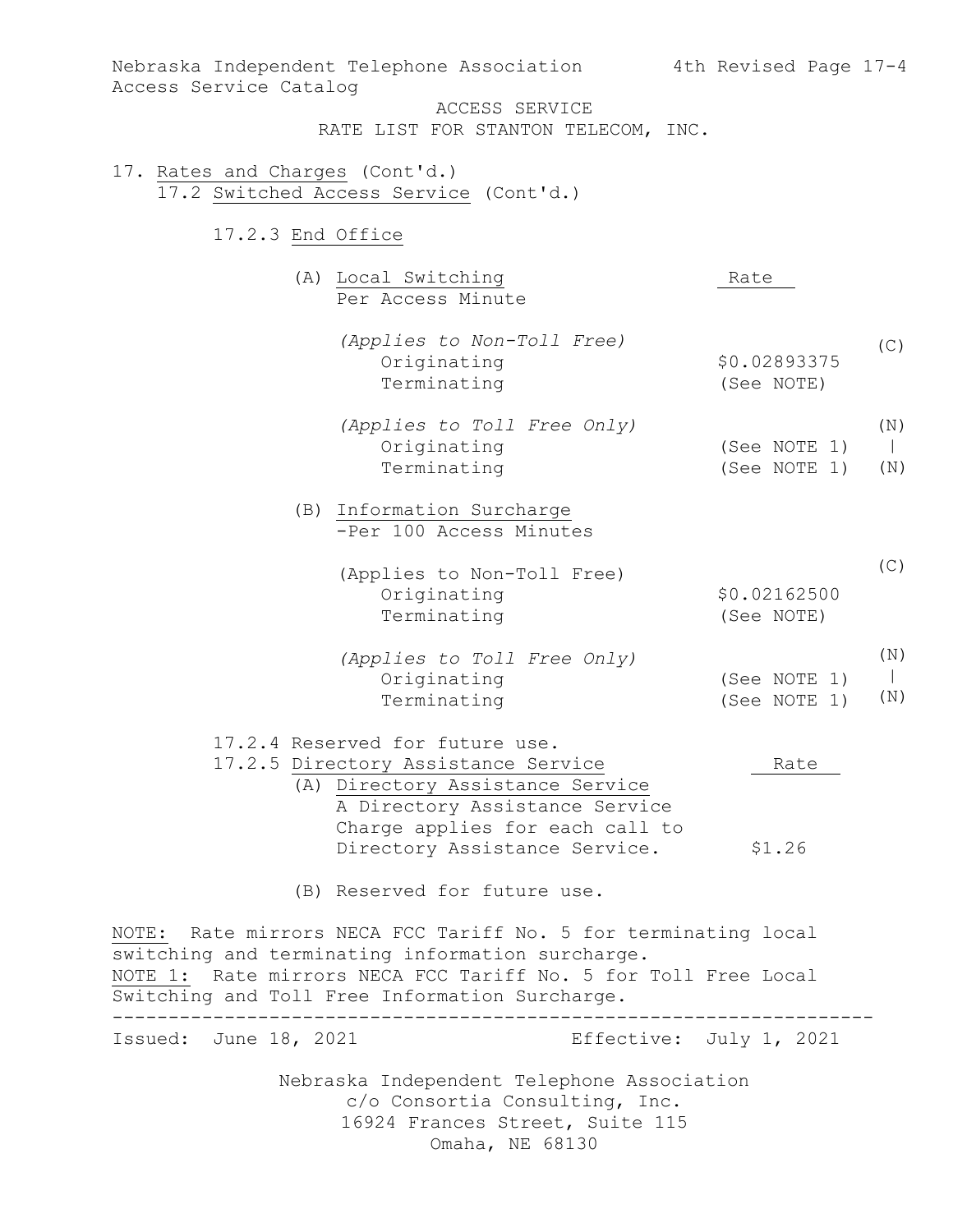#### 17. Rates and Charges (Cont'd.)

#### 17.2 Switched Access Service (Cont'd.)

- 17.2.5 Directory Assistance Service (Cont'd.)
	- (C) Credit Allowance for Uncompleted Rate DA Calls

In addition to the credit allowance for Directory Assistance Service Call as set forth in 9.4.8(A) of NECA TARIFF F.C.C. NO. 5, there is also a credit allowance for the Switched Access Service portion in the originating LATA of such DA call. The credit will be as set forth following:

- (1) Reserved for future use.
- (2) Credit per call when FGA or FGB Switched Access Service is billed using per minute rates \$0.0824
- (3) Credit per call when FGC or FGD Switched Access Service is billed using per minute rates \$0.0824

17.2.7 Reserved for future use.

--------------------------------------------------------------------

Issued: August 20, 1999 Effective: September 1, 1999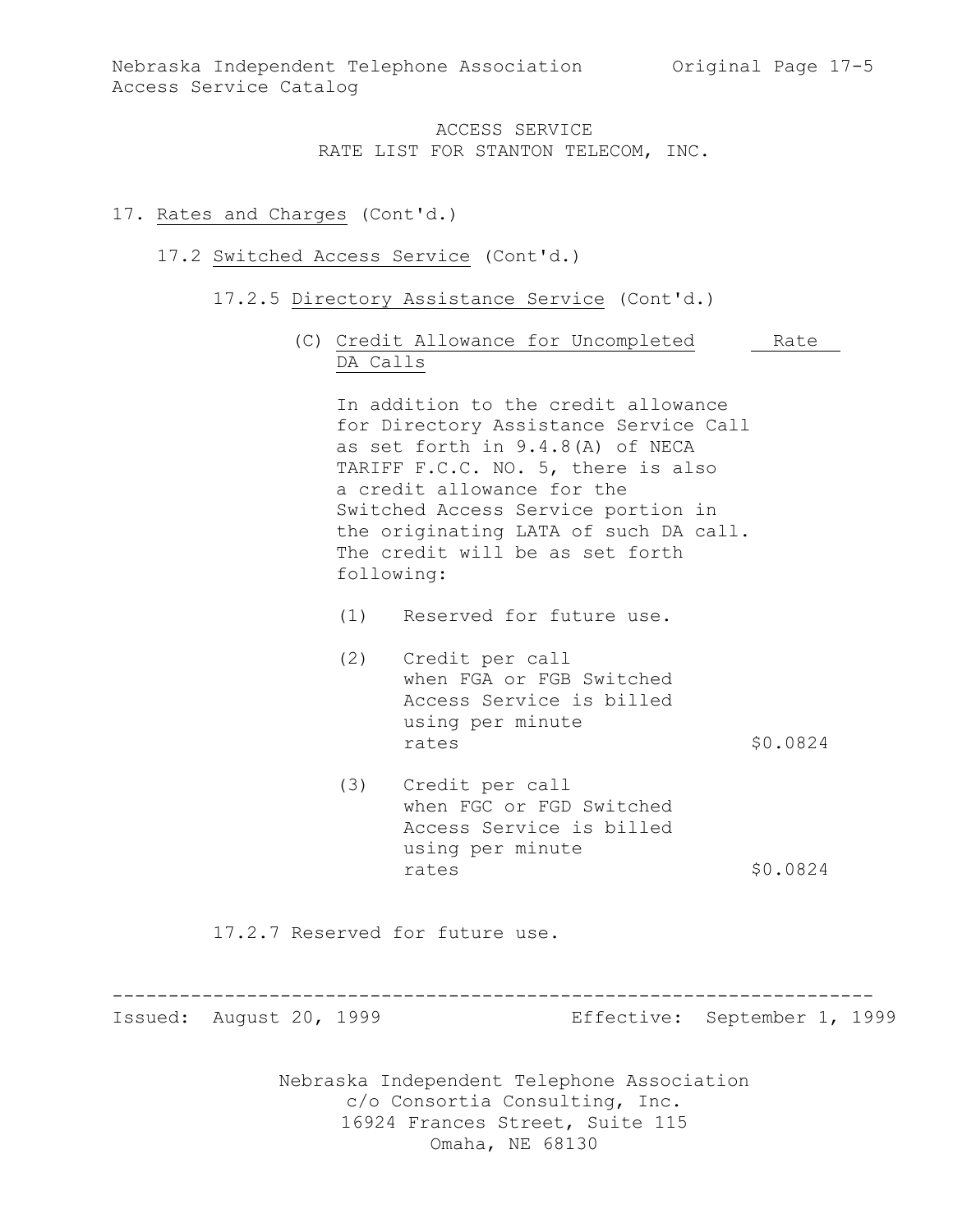| Access Service Catalog          | Nebraska Independent Telephone Association Original Page 17-6                                                                      |                                                       |
|---------------------------------|------------------------------------------------------------------------------------------------------------------------------------|-------------------------------------------------------|
|                                 | ACCESS SERVICE<br>RATE LIST FOR STANTON TELECOM, INC.                                                                              |                                                       |
| 17. Rates and Charges (Cont'd.) | 17.3 Special Access Service                                                                                                        |                                                       |
|                                 | 17.3.1 Reserved for future use.<br>17.3.2 Reserved for future use.<br>17.3.3 Reserved for future use.                              |                                                       |
|                                 | 17.3.4 Voice Grade Service                                                                                                         |                                                       |
|                                 | Regulations for Voice Grade Service are set forth in<br>NECA TARIFF F.C.C. NO. 5, Section 7.6.                                     | $\mathrm{NRC}^{\star}$                                |
|                                 | (A) Channel Termination<br>Rate Ckt.                                                                                               | Monthly 1st Each Add'l.<br>Ckt.<br>Per<br>Termination |
|                                 | -Two-wire<br>-Four-wire                                                                                                            | \$22.36 \$78.05 \$78.05<br>\$32.21 \$78.05 \$78.05    |
|                                 | (B) Channel Mileage                                                                                                                | Monthly<br>Rate                                       |
|                                 | (1) Channel Mileage Facility<br>Per Mile<br>(2) Channel Mileage Termination<br>Per Termination                                     | \$1.61<br>\$29.88                                     |
|                                 | (C) Optional Features and Functions                                                                                                |                                                       |
|                                 | (1) Bridging<br>(a) Voice Bridging Per Port                                                                                        |                                                       |
|                                 | $-Two-Wire$<br>-Four-Wire                                                                                                          | \$4.75<br>\$4.75                                      |
|                                 | (b) Data Bridging Per Port<br>-Two-Wire<br>-Four-Wire                                                                              | \$4.75<br>\$4.75                                      |
|                                 | *NRC is an abbreviation for nonrecurring charge                                                                                    |                                                       |
| Issued: August 20, 1999         |                                                                                                                                    | Effective: September 1, 1999                          |
|                                 | Nebraska Independent Telephone Association<br>c/o Consortia Consulting, Inc.<br>16924 Frances Street, Suite 115<br>Omaha, NE 68130 |                                                       |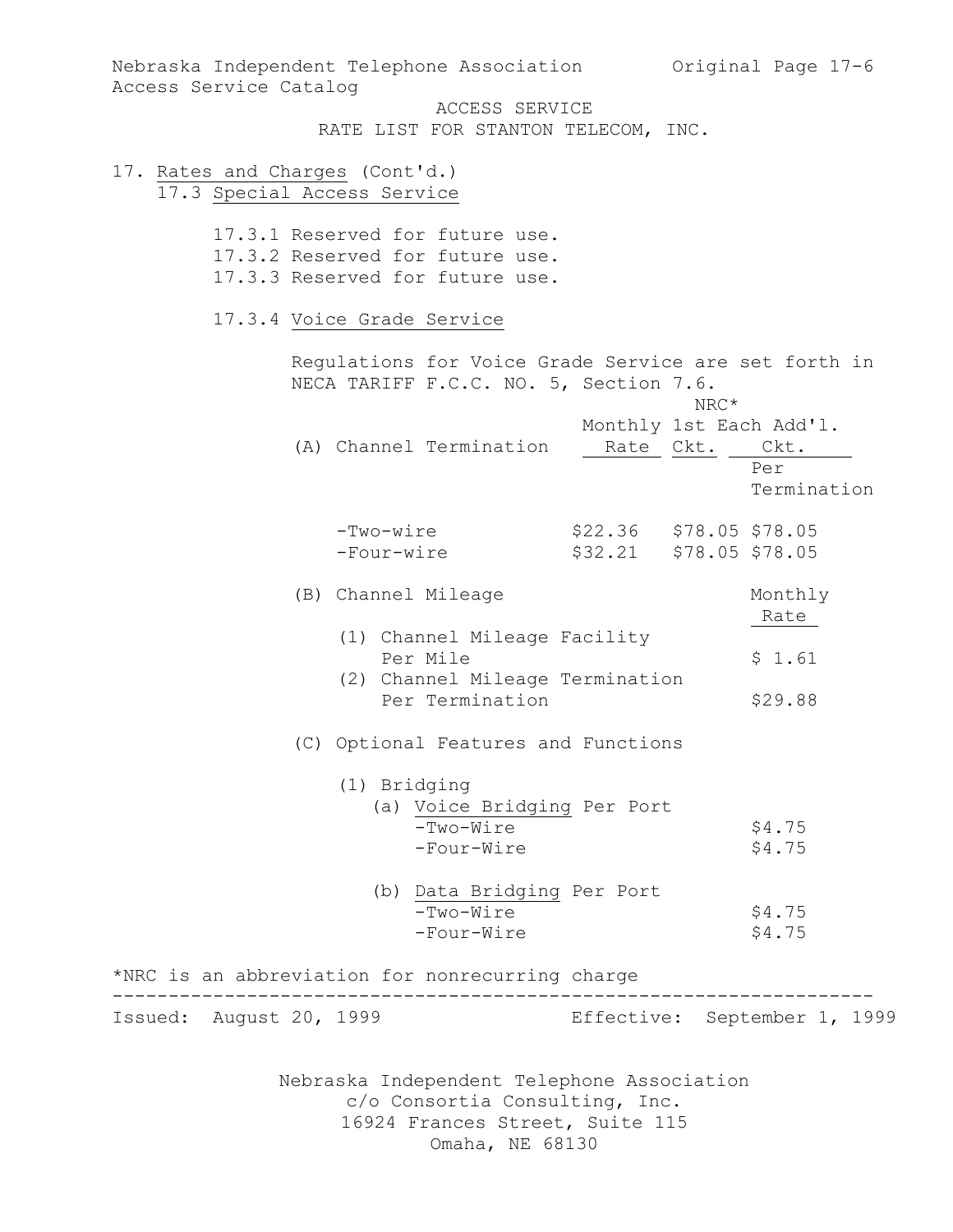#### 17. Rates and Charges (Cont'd.)

- 17.3 Special Access Service (Cont'd.)
	- 17.3.4 Voice Grade Service (Cont'd.)
		- (1) Bridging (Cont'd.)
			- (C) Optional Features and Functions (Cont'd.)

|                                                                                                     | Monthly<br>Rate |
|-----------------------------------------------------------------------------------------------------|-----------------|
| (c) Reserved for future use.                                                                        |                 |
| (d) Reserved for future use.                                                                        |                 |
| (e) Telemetry and Alarm Bridging<br>Active Bridging Channel<br>Connections<br>Per Channel Connected |                 |
| -Split Band                                                                                         | 58.89           |

-Summation \$3.47

Passive Bridging Channel Connections Per Channel Connected \$0.24

Issued: August 20, 1999 Effective: September 1, 1999

Nebraska Independent Telephone Association c/o Consortia Consulting, Inc. 16924 Frances Street, Suite 115 Omaha, NE 68130

--------------------------------------------------------------------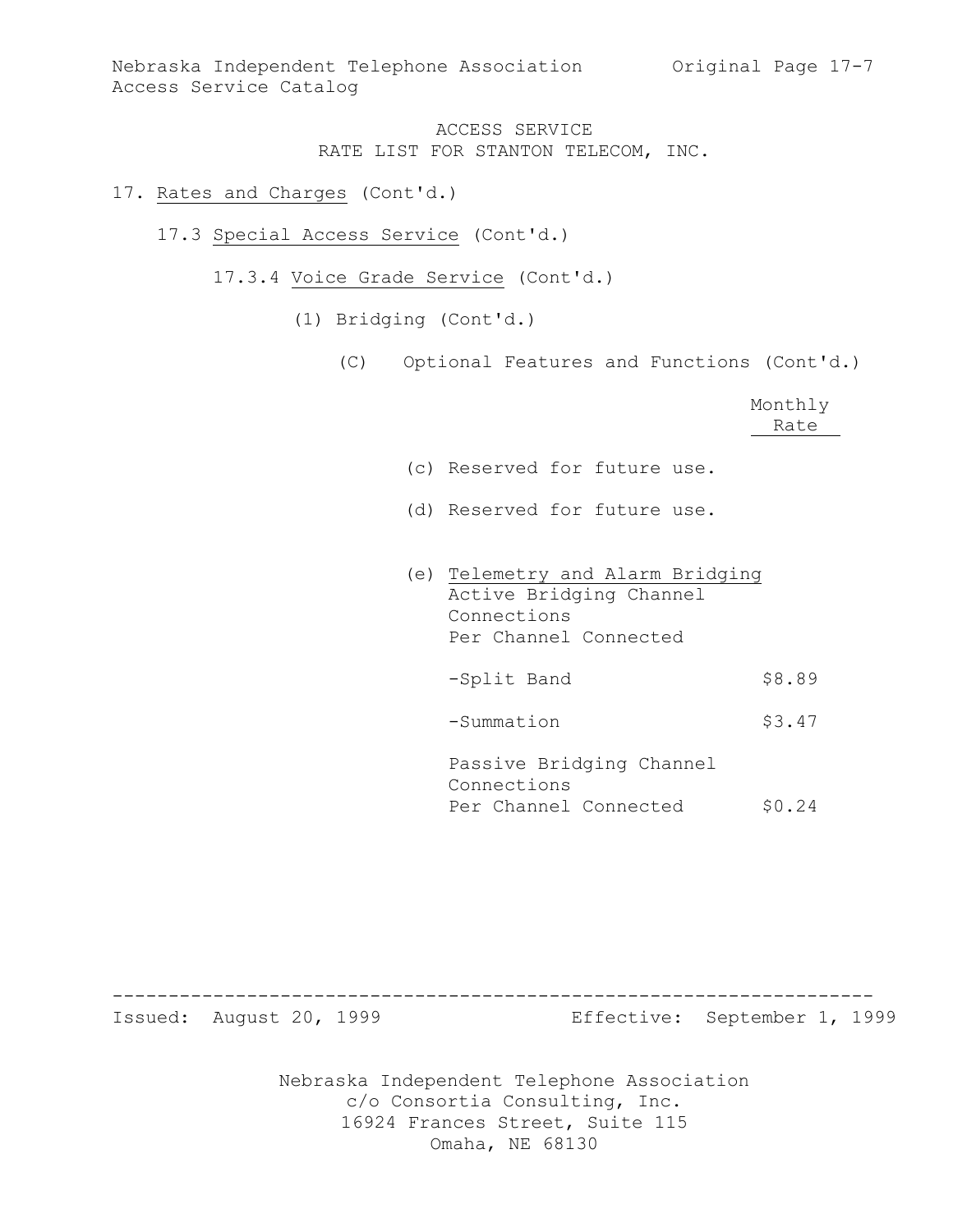#### 17. Rates and Charges (Cont'd.)

## 17.3 Special Access Service (Cont'd.)

17.3.4 Voice Grade Service (Cont'd.)

(C) Optional Features and Functions (Cont'd.)

|     | e grade bervice (conc d.)<br>Optional Features and<br>Functions (Cont'd.) | Monthly<br>Rate |
|-----|---------------------------------------------------------------------------|-----------------|
|     | (2) Conditioning Per Termination                                          |                 |
|     | - C-Type                                                                  | \$5.69          |
|     | Data Capability                                                           | \$3.94          |
| (3) | Improved Return Loss for<br>Transmission<br>Per Termination               |                 |

| - Two-Wire  | \$7.15 |
|-------------|--------|
| - Four-Wire | \$7.15 |

- (4) Customer Specified Receive Level Per Two-Wire Termination \$ 3.44
- (5) Reserved for future use.
- (6) Signaling Capability Per Termination \$11.73

-------------------------------------------------------------------- Issued: August 20, 1999 Effective: September 1, 1999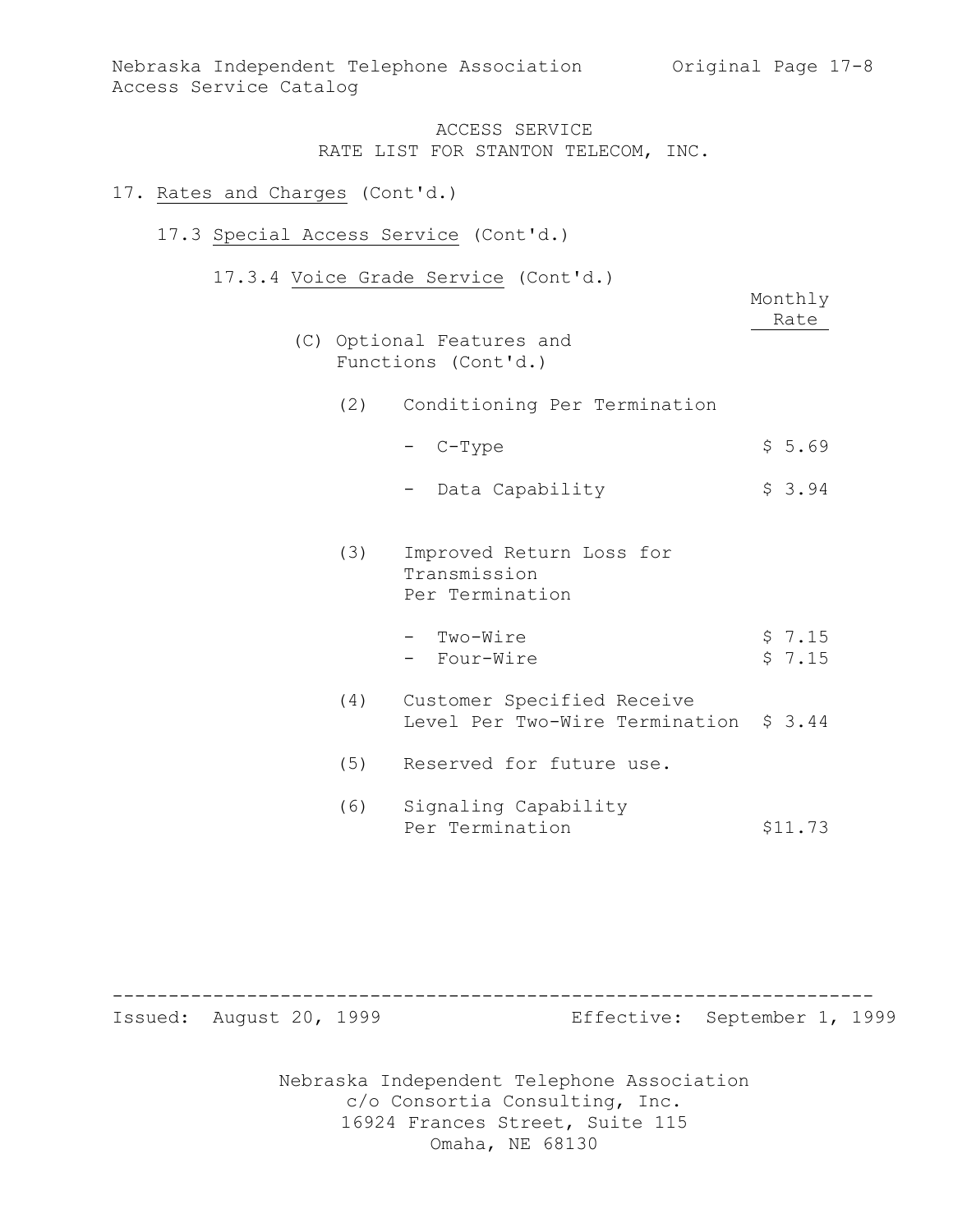#### 17. Rates and Charges (Cont'd.)

#### 17.3 Special Access Service (Cont'd.)

17.3.4 Voice Grade Service (Cont'd.)

Monthly Rate

- (C) Optional Features and Functions (Cont'd.)
	- (7) Selective Signaling Arrangement Per Arrangement \$6.38
	- (8) Transfer Arrangement (key activated or dial-up\*)
		- Per four port arrangement including control channel termination\*\* \$3.01
		- Per five port arrangement including control channel termination\*\* \$6.85
	- (9) Public Packet Switching Network (PPSN) Interface Arrangement Per Arrangement ICB

NOTE: ICB rates and charges shall be filed in 17.3.9.

\*The dial-up option requires the customer to purchase the Controller Arrangement, which is described in NECA TARIFF F.C.C. NO. 5, Section 13.3.4.

\*\*An additional Channel Termination charge will apply whenever a spare channel is configured as a leg to the customer designated premises. Additional channel mileage charges will also apply when the transfer arrangement is not located in the customer designated premises serving wire center.

-------------------------------------------------------------------- Issued: August 20, 1999 Effective: September 1, 1999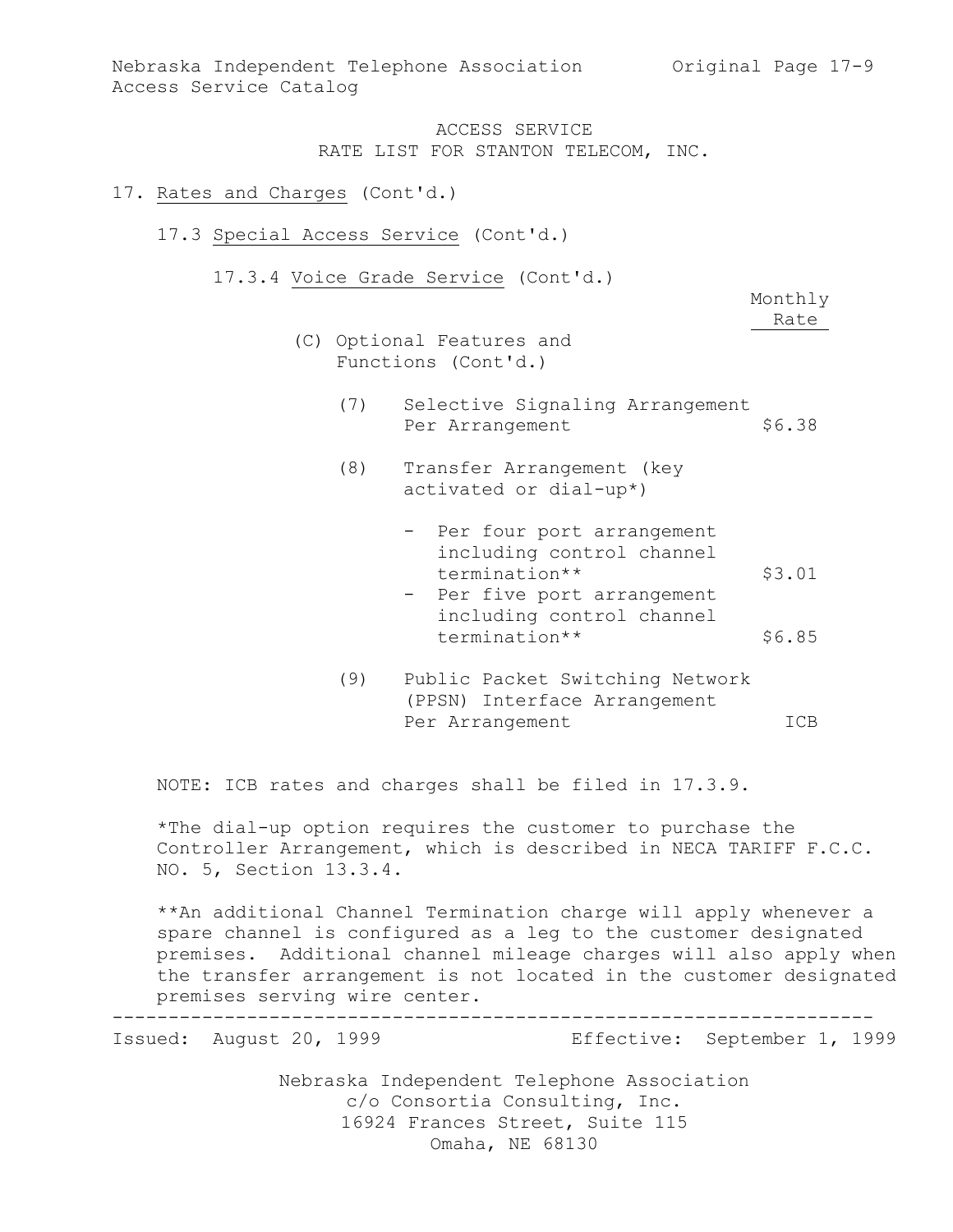Nebraska Independent Telephone Association Original Page 17-10 Access Service Catalog

> ACCESS SERVICE RATE LIST FOR STANTON TELECOM, INC.

### 17. Rates and Charges (Cont'd.)

### 17.3 Special Access Service (Cont'd.)

### 17.3.5 Program Audio Service\*

Regulations concerning Program Audio Service are set forth in Section 7.7 of NECA TARIFF F.C.C. NO. 5.

|                            |     |                                                                                                                                    |                              | Monthly                                |
|----------------------------|-----|------------------------------------------------------------------------------------------------------------------------------------|------------------------------|----------------------------------------|
|                            |     |                                                                                                                                    | Nonrecurring                 |                                        |
|                            |     |                                                                                                                                    | Rate                         | Charge                                 |
|                            |     | (A) Channel Termination<br>Per Termination                                                                                         |                              |                                        |
|                            |     | $-200$ to 3500 Hz<br>$-100$ to 5000 Hz<br>$-50$ to 8000 Hz<br>$-50$ to 15000 Hz                                                    | $$41.60$ $$189.00$<br>44.82  | 44.82 189.00<br>44.82 189.00<br>189.00 |
|                            |     | (B) Channel Mileage                                                                                                                |                              |                                        |
|                            |     | (1) Channel Mileage Facility<br>Per Mile                                                                                           |                              |                                        |
|                            |     | $-200$ to 3500 Hz $\frac{200}{7}$ \$ 3.46<br>- 100 to 5000 Hz 6.91<br>- 50 to 8000 Hz 10.37<br>$-50$ to 15000 Hz 13.84             |                              |                                        |
|                            | (2) | Channel Mileage<br>Termination<br>Per Termination                                                                                  |                              |                                        |
|                            |     | - 200 to 3500 Hz \$ 31.27<br>- 100 to 5000 Hz 62.54<br>- 50 to 8000 Hz<br>- 50 to 15000 Hz 125.08                                  | 93.81                        |                                        |
| $\star$<br>monthly charge. |     | Daily Rates are 1/10th of the monthly rates, up to a maximum of the                                                                |                              |                                        |
| Issued: August 20, 1999    |     |                                                                                                                                    | Effective: September 1, 1999 |                                        |
|                            |     | Nebraska Independent Telephone Association<br>c/o Consortia Consulting, Inc.<br>16924 Frances Street, Suite 115<br>Omaha, NE 68130 |                              |                                        |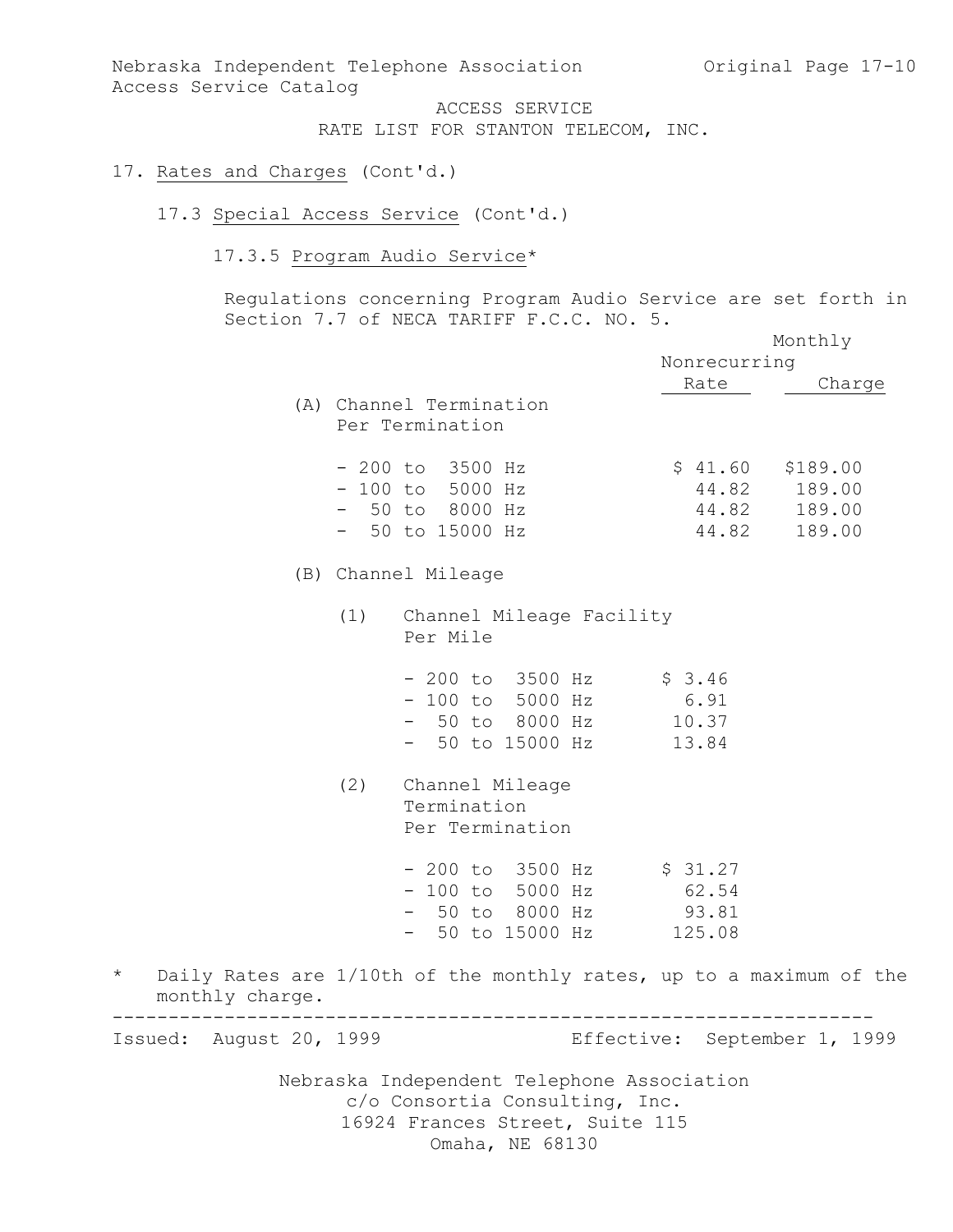Nebraska Independent Telephone Association Original Page 17-11 Access Service Catalog

### ACCESS SERVICE RATE LIST FOR STANTON TELECOM, INC.

#### 17. Rates and Charges (Cont'd.)

#### 17.3 Special Access Service (Cont'd.)

### 17.3.5 Program Audio Service\* (Cont'd.)

|     |                                              | Monthly<br>Rate |
|-----|----------------------------------------------|-----------------|
|     | (C) Optional Features and Functions          |                 |
| (1) | Bridging, Distribution<br>Amplifier Per Port | \$19.19         |
| (2) | Gain Conditioning<br>Per Service             | \$11.23         |
| (3) | Stereo<br>Per Service                        | \$18.24         |

17.3.6 Reserved for future use.

\* Daily Rates are 1/10th of the monthly rates, up to a maximum of the monthly charge. --------------------------------------------------------------------

Issued: August 20, 1999 Effective: September 1, 1999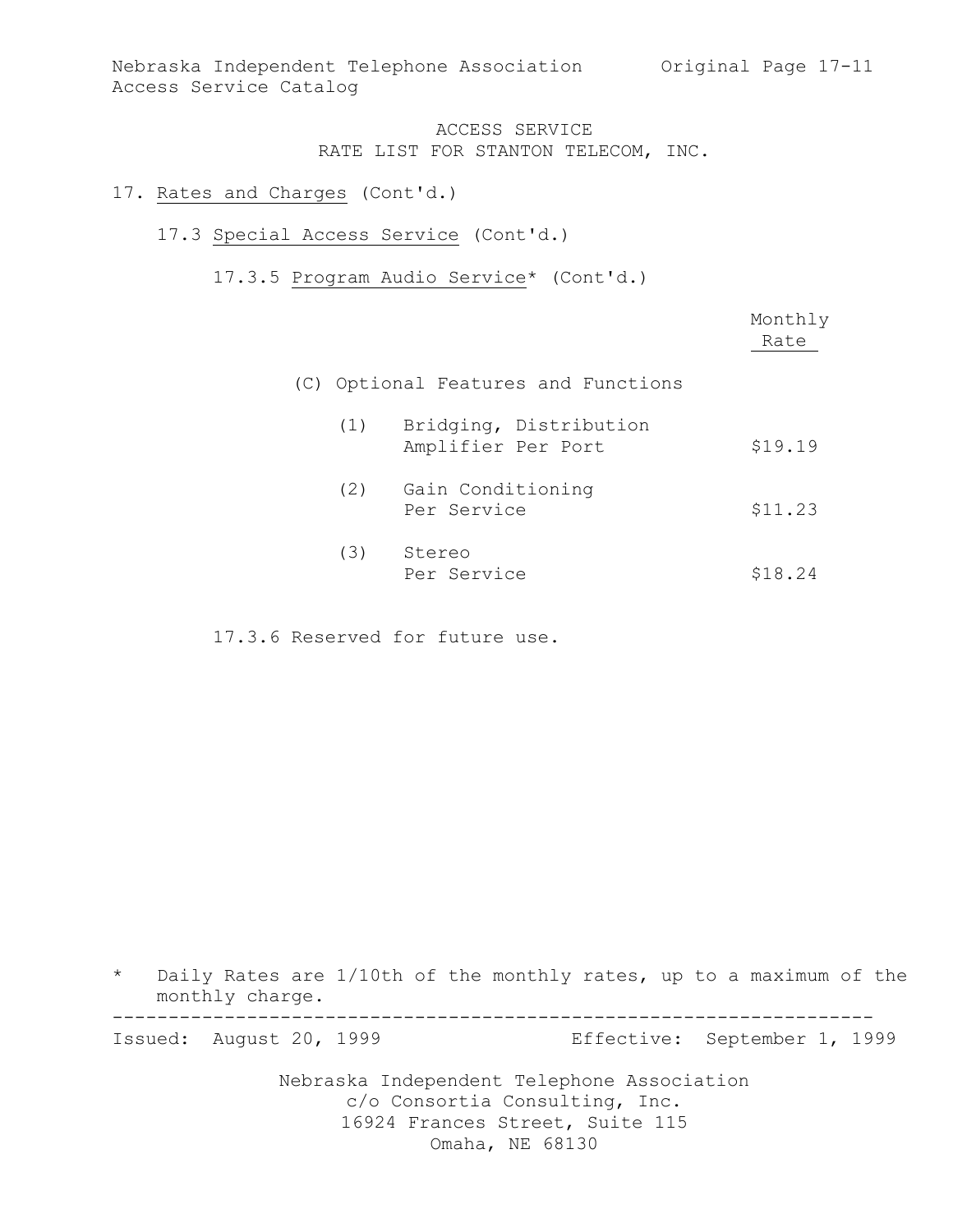Nebraska Independent Telephone Association Original Page 17-12 Access Service Catalog

ACCESS SERVICE RATE LIST FOR STANTON TELECOM, INC.

17. Rates and Charges (Cont'd.) 17.3 Special Access Service (Cont'd.)

17.3.7 Digital Data Service

Regulations concerning Digital Data Service are set forth in NECA TARIFF No. 5, Section 7.9

|                         |                                                                                                                                    |  | Monthly Nonrecurring Charges<br>Rate 1st Ckt. Each Add'l |  |
|-------------------------|------------------------------------------------------------------------------------------------------------------------------------|--|----------------------------------------------------------|--|
|                         | (A) Channel Termination                                                                                                            |  |                                                          |  |
|                         | Per Termination<br>- 2.4 kbps \$55.73 \$241.00 \$241.00                                                                            |  |                                                          |  |
|                         | - 4.8 kbps 55.73 241.00 241.00<br>- 9.6 kbps 55.73 241.00 241.00                                                                   |  |                                                          |  |
|                         |                                                                                                                                    |  |                                                          |  |
|                         | - 56.0 kbps 55.73 241.00 241.00<br>- 64.0 kbps 55.73 241.00 241.00                                                                 |  |                                                          |  |
|                         | (B) Channel Mileage<br>(1) Channel Mileage Facility<br>Per Mile                                                                    |  |                                                          |  |
|                         | $-2.4$ kbps $$3.00$                                                                                                                |  |                                                          |  |
|                         | $-4.8 \text{ kbps}$ 3.00<br>- 9.6 kbps 3.00                                                                                        |  |                                                          |  |
|                         | - 56.0 kbps 6.01                                                                                                                   |  |                                                          |  |
|                         | - 64.0 kbps 6.01                                                                                                                   |  |                                                          |  |
|                         | (2) Channel Mileage Termination                                                                                                    |  |                                                          |  |
|                         | Per Termination                                                                                                                    |  |                                                          |  |
|                         | $-2.4$ kbps $$21.78$                                                                                                               |  |                                                          |  |
|                         | - 4.8 kbps 21.78                                                                                                                   |  |                                                          |  |
|                         | - 9.6 kbps 21.78                                                                                                                   |  |                                                          |  |
|                         | $-56.0$ kbps $43.57$<br>$-64.0$ kbps $43.57$                                                                                       |  |                                                          |  |
|                         |                                                                                                                                    |  |                                                          |  |
|                         | (C) Optional Features and Functions Rate                                                                                           |  | Monthly                                                  |  |
|                         |                                                                                                                                    |  |                                                          |  |
|                         | (1) Bridging Per Port                                                                                                              |  | \$4.75                                                   |  |
| Issued: August 20, 1999 |                                                                                                                                    |  | Effective: September 1, 1999                             |  |
|                         | Nebraska Independent Telephone Association<br>c/o Consortia Consulting, Inc.<br>16924 Frances Street, Suite 115<br>Omaha, NE 68130 |  |                                                          |  |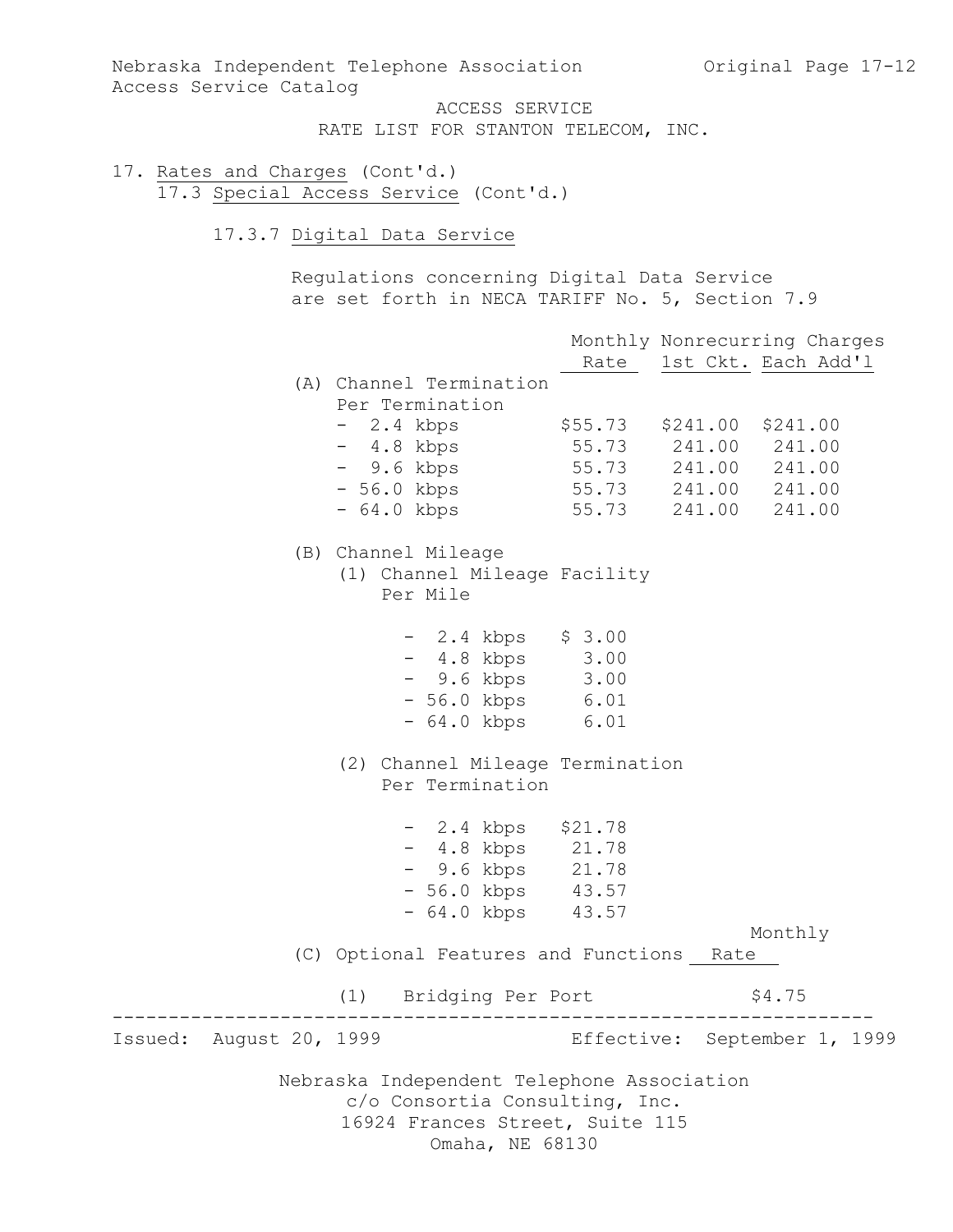Nebraska Independent Telephone Association Original Page 17-13 Access Service Catalog

> ACCESS SERVICE RATE LIST FOR STANTON TELECOM, INC.

#### 17. Rates and Charges (Cont'd.)

- 17.3 Special Access Service (Cont'd.)
	- 17.3.7 Digital Data Service (Cont'd.)

Monthly

- (C) Optional Features and Functions Rate (Cont'd.)
	- (2) Loop Transfer Arrangement \$5.97 Per Four Key Arrangement\*
	- (3) Public Packet Switching Network Interface Arrangement
		- Per 9.6 kbps arrangement ICB - Per 56.0 kbps arrangement ICB

| (D) Term Discounts |           |                             | Percentage      |
|--------------------|-----------|-----------------------------|-----------------|
|                    |           | 56.0 and 64.0 Kbps Services |                 |
|                    | 36 months |                             | 10%             |
|                    | 60 months |                             | 20 <sup>8</sup> |

\* An additional Channel Termination charge will apply whenever a spare channel is configured as a leg to the customer designated premises. Additional Channel Mileage charges will also apply when the transfer arrangement is not located in the customer designated premises serving wire center.

ICB rates and charges are filed in 17.3.9 following.

--------------------------------------------------------------------

Issued: August 20, 1999 Effective: September 1, 1999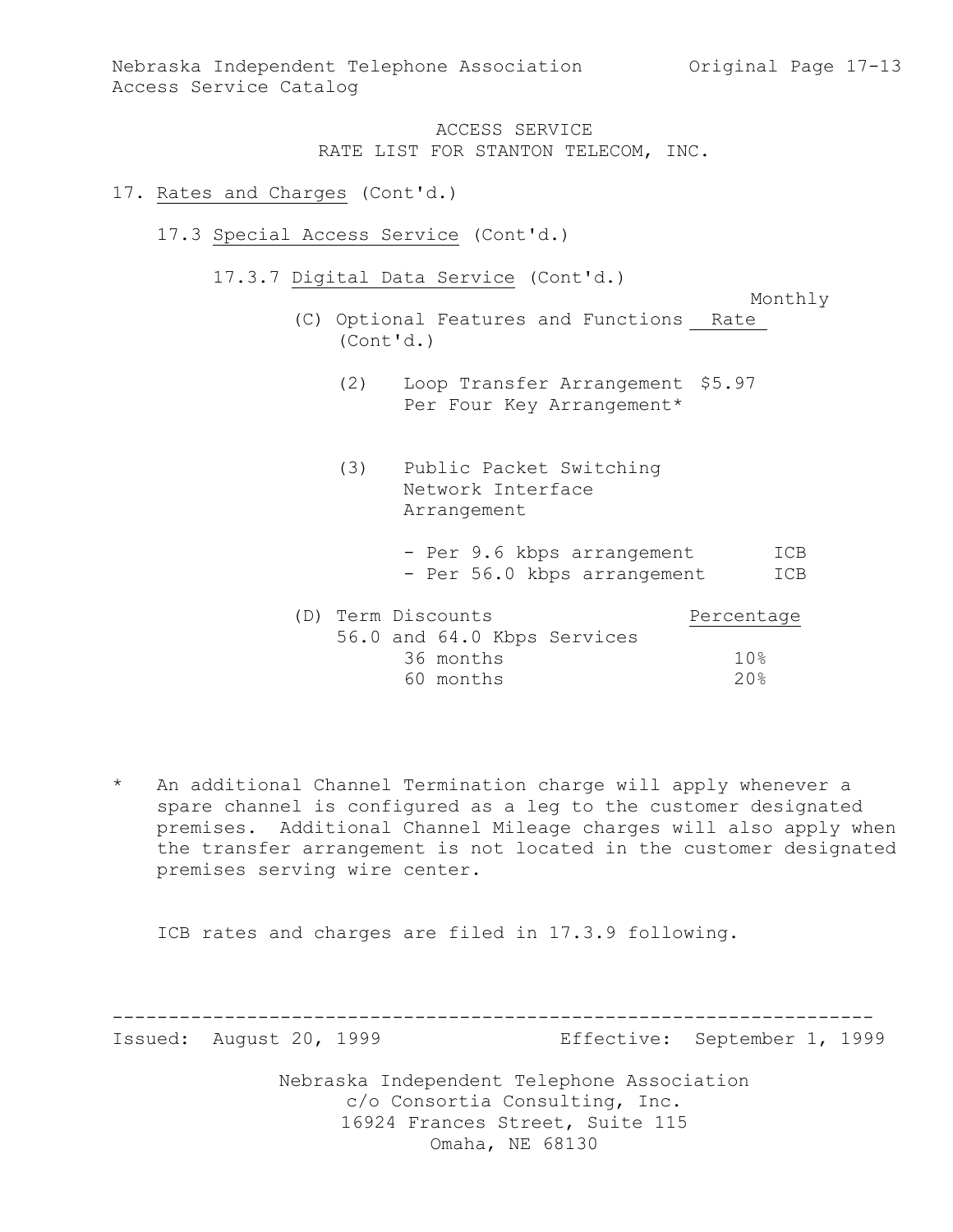Nebraska Independent Telephone Association Original Page 17-14 Access Service Catalog

> ACCESS SERVICE RATE LIST FOR STANTON TELECOM, INC.

- 17. Rates and Charges (Cont'd.) 17.3 Special Access Service (Cont'd.)
	- 17.3.8 High Capacity Service

Regulations concerning High Capacity Service are set forth in 7.10 of NECA Tariff No. 5.

|                                                      |                                                                                   | Rate       |            | Monthly Nonrecurring Charges<br>1st Ckt. Each Add'l |  |
|------------------------------------------------------|-----------------------------------------------------------------------------------|------------|------------|-----------------------------------------------------|--|
|                                                      | (A) Channel Termination<br>Per Termination                                        |            |            |                                                     |  |
|                                                      | - DS1 1.544 Mbps \$61.52 \$327.00<br>- DS1C 3.152 Mbps<br>- DS2 6.312 Mbps        | ICB<br>ICB | ICB<br>ICB | \$327.00<br>ICB<br>ICB                              |  |
|                                                      | - Capacity of 1 DS3<br>44.736 Mbps Interface<br>Per DS3 Channel<br>Installed      | ICB        | ICB        | ICB                                                 |  |
|                                                      | - Capacity of 3 DS3 ICB<br>44.736 Mbps Interface<br>Per DS3 Channel<br>Installed  |            | ICB        | ICB                                                 |  |
|                                                      | - Capacity of 6 DS3<br>44.736 Mbps Interface<br>Per DS3 Channel<br>Installed      | ICB        | ICB        | ICB                                                 |  |
|                                                      | - Capacity of 12 DS3 ICB<br>44.736 Mbps Interface<br>Per DS3 Channel<br>Installed |            | ICB        | ICB                                                 |  |
| ICB rates and charges are filed in 17.3.9 following. | - DS4 274.176 Mbps                                                                | ICB        | ICB        | ICB                                                 |  |
| Issued: August 20, 1999                              |                                                                                   |            |            | Effective: September 1, 1999                        |  |
|                                                      | Nebraska Independent Telephone Association<br>c/o Consortia Consulting, Inc.      |            |            |                                                     |  |

16924 Frances Street, Suite 115 Omaha, NE 68130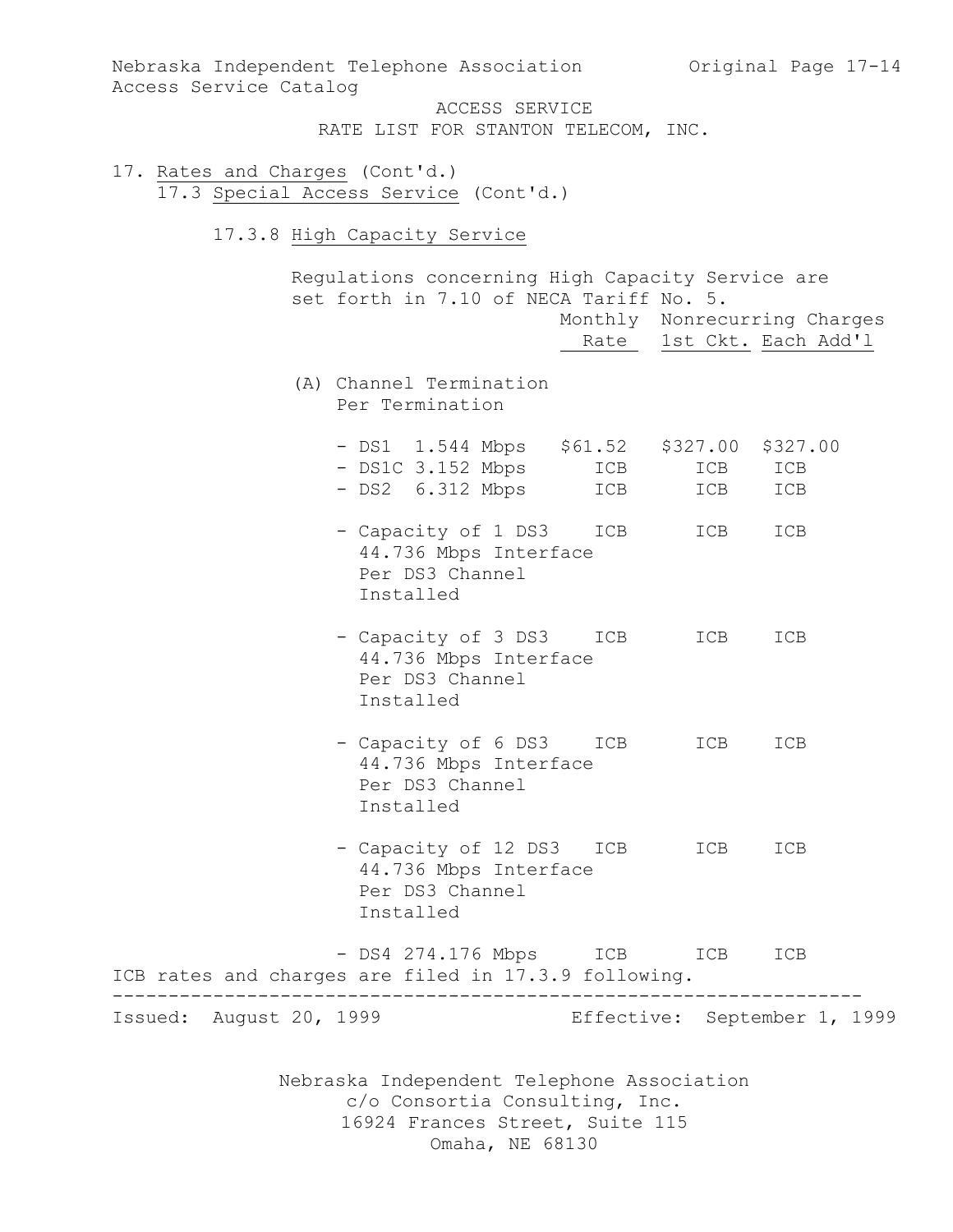Nebraska Independent Telephone Association c/o Consortia Consulting, Inc. 16924 Frances Street, Suite 115 Omaha, NE 68130 Nebraska Independent Telephone Association Original Page 17-15 Access Service Catalog ACCESS SERVICE RATE LIST FOR STANTON TELECOM, INC. 17. Rates and Charges (Cont'd.) 17.3 Special Access Service (Cont'd.) 17.3.8 High Capacity Service (Cont'd.) (B) Channel Mileage Monthly (1) Channel Mileage Facility Rate Per Mile - 1.544 Mbps 66.06 - 3.152 Mbps ICB - 6.312 Mbps ICB - 44.736 Mbps ICB  $- 274.176 \text{ Mbps}$  ICB (2) Channel Mileage Termination Per Termination - 1.544 Mbps 319.10 - 3.152 Mbps ICB - 6.312 Mbps ICB - 44.736 Mbps ICB - 274.176 Mbps ICB (C) Term Discounts Percentage DS1 and DS3 Services 36 months 10% 60 months 20% (D) Optional Features and Functions Monthly Rate (1) Multiplexing, per arrangement DS4 to DS1 ICB DS3 to DS1 ICB DS2 to DS1 ICB DS1C to DS1 ICB DS1 to Voice \*\* \$196.53 \*\* A channel of this DS1 to the Hub can be used for Digital Data Service. -------------------------------------------------------------------- Issued: August 20, 1999 Effective: September 1, 1999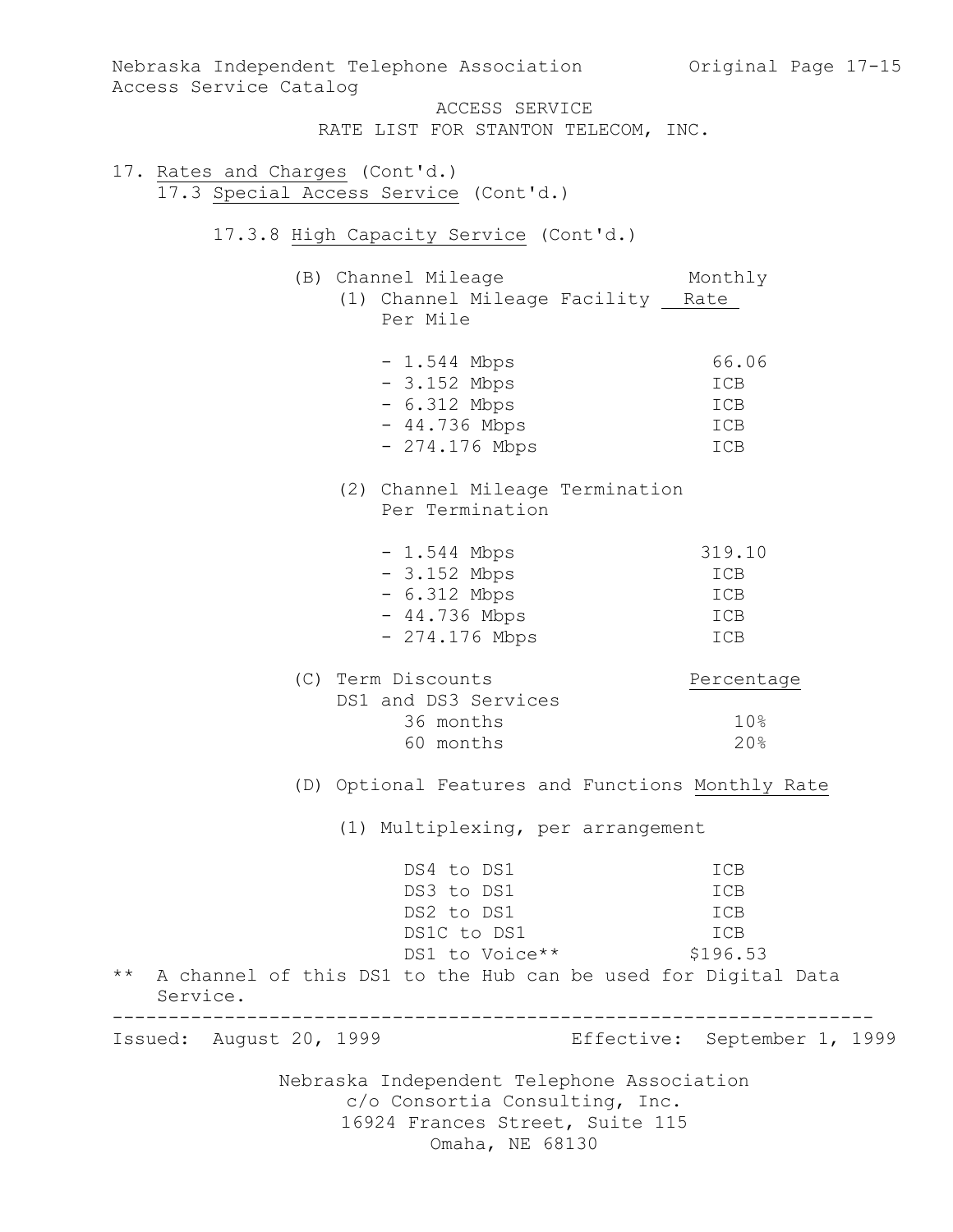Nebraska Independent Telephone Association Original Page 17-16 Access Service Catalog ACCESS SERVICE RATE LIST FOR STANTON TELECOM, INC. 17. Rates and Charges (Cont'd.) 17.3 Special Access Service (Cont'd.) 17.3.8 High Capacity Service (Cont'd.) (D) Optional Features and Functions Monthly Rate (Cont'd.) (1) Multiplexing, per arrangement (Cont'd.) DS1 to DS0 \$198.38 DS0 to Subrates -Up to 20 2.4 kbps services 301.92 -Up to 10 4.8 kbps services 185.32 -Up to 5 9.6 kbps services 161.92 (2) Automatic Loop Transfer Per Arrangement\* \$389.24 (3) Transfer Arrangement (key activated or dial-up\*\*) Per four port arrangement including control channel termination\*\*\* \$165.42 (E) Reserved for future use. (F) Clear Channel Capability - Per 1.544 Mbps transmission path None \* An additional Channel Termination charge will apply whenever the spare line is provided as a leg to the customer designated premises (CDP). \*\* The dial-up option requires the customer to purchase the Controller Arrangement from 13.3.4, as described in NECA TARIFF F.C.C. NO. 5. \*\*\* An additional Channel Termination charge will apply whenever a spare channel is configured as a leg to the CDP. Additional channel mileage charges will also apply when the transfer arrangement is not located in the CDP serving wire center. -------------------------------------------------------------------- Issued: August 20, 1999 Effective: September 1, 1999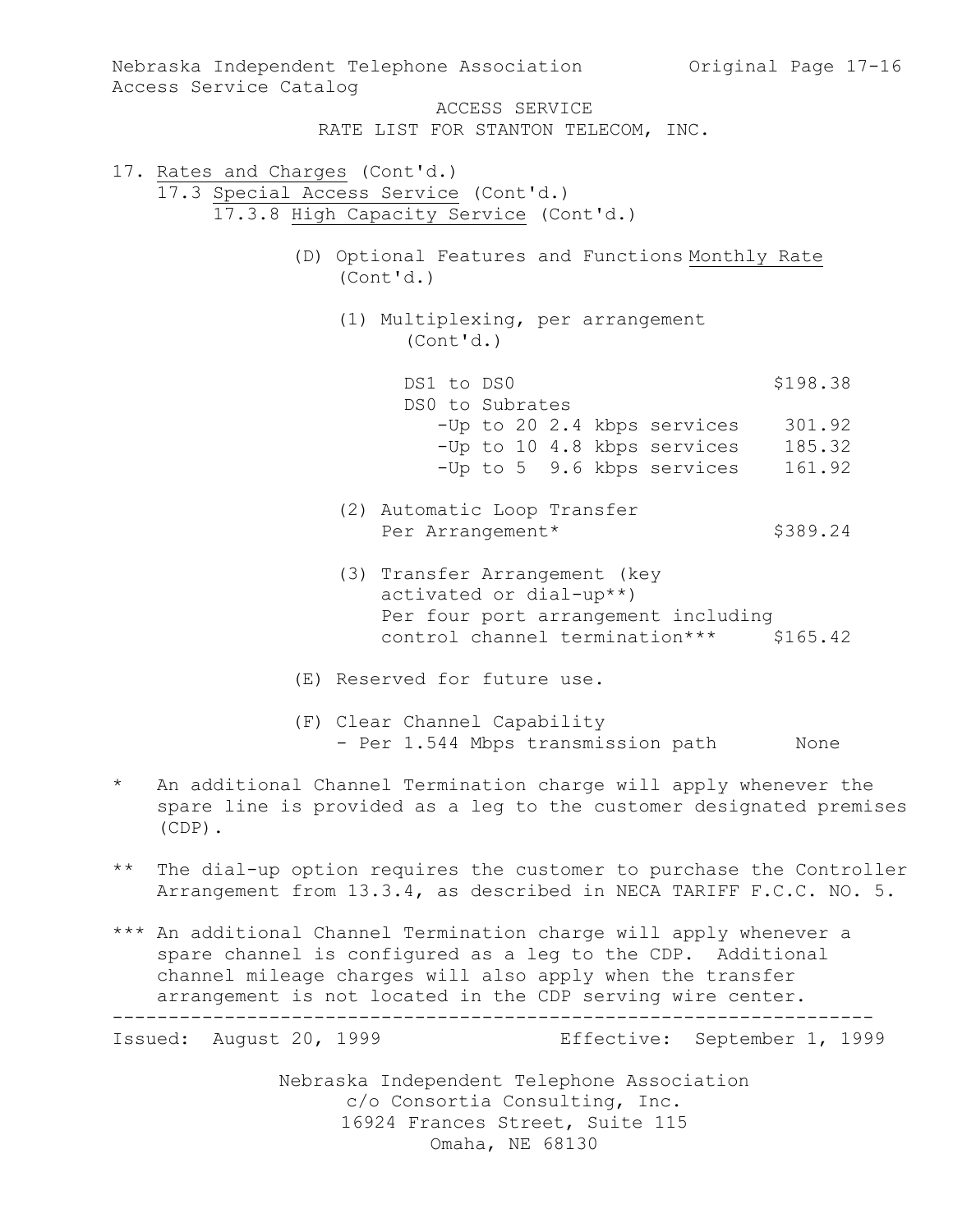Nebraska Independent Telephone Association Original Page 17-17 Access Service Catalog

### ACCESS SERVICE RATE LIST FOR STANTON TELECOM, INC.

#### 17. Rates and Charges (Cont'd.)

#### 17.3 Special Access Service (Cont'd.)

# 17.3.9 Individual Case Filings

Reserved for future use.

-------------------------------------------------------------------- Issued: August 20, 1999 Effective: September 1, 1999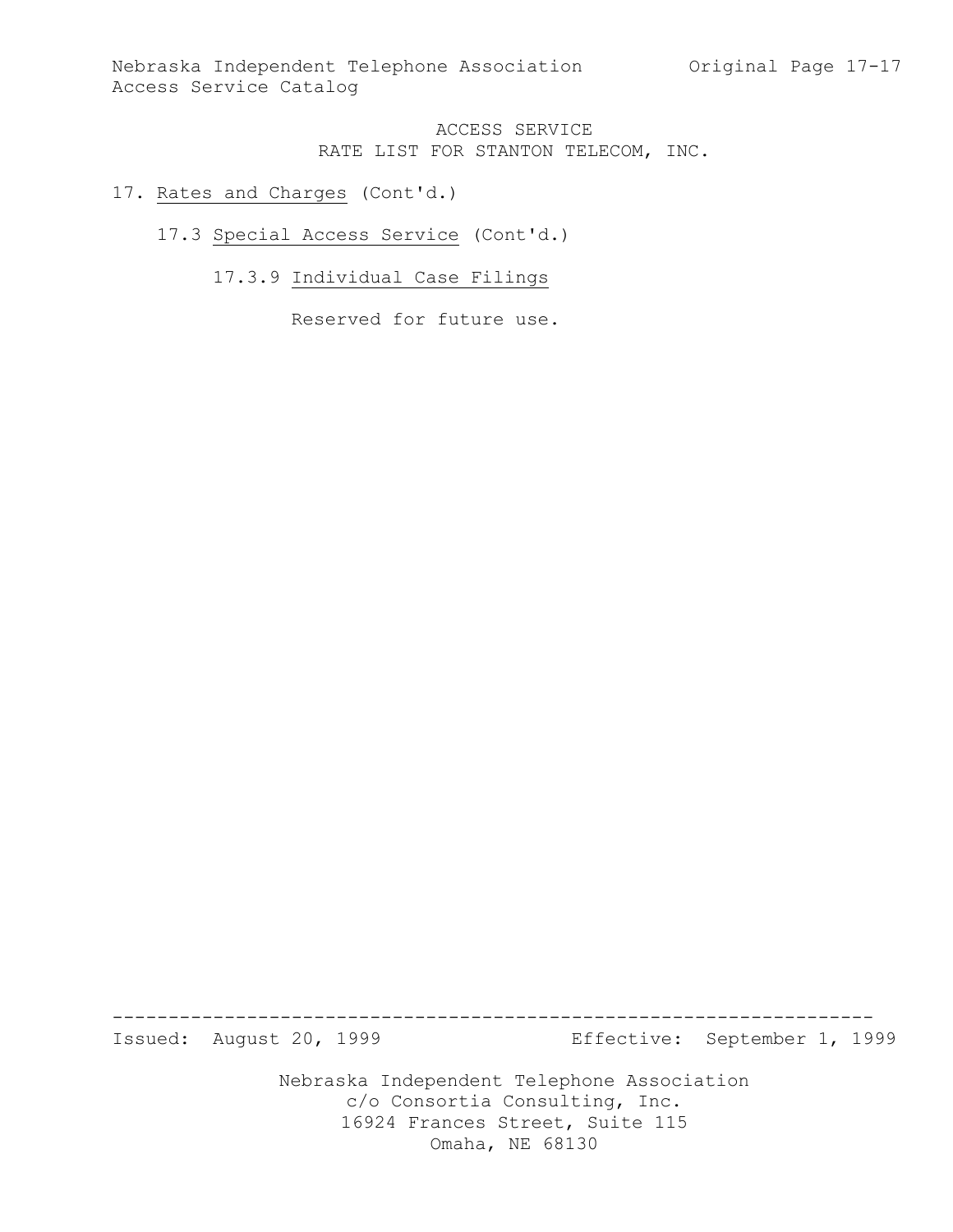Nebraska Independent Telephone Association Original Page 17-18 Access Service Catalog

> ACCESS SERVICE RATE LIST FOR STANTON TELECOM, INC.

#### 17. Rates and Charges (Cont'd.)

- 17.3 Special Access Service (Cont'd.)
	- 17.3.10 Optional Rate Plan Availability

The Term Discount Plan, as described in Section 7.2.8, is available where billing capability exists.

| 17.3.11 |     | Internet to K-12 Schools               | Monthly Nonrecurring |  |
|---------|-----|----------------------------------------|----------------------|--|
|         |     |                                        | Charges<br>Rate      |  |
|         | (A) | Channel Termination<br>Per Termination | $$22.50$ $$50.00$    |  |
|         |     |                                        | Monthly Rate         |  |
|         | (B) | Channel Mileage                        |                      |  |
|         |     | (1) Channel Mileage                    |                      |  |
|         |     | Facility, per                          |                      |  |
|         |     | airline mile                           | \$0.25               |  |
|         |     | (2) Channel Mileage                    |                      |  |
|         |     | Termination,                           |                      |  |
|         |     | per termination                        | \$2.50               |  |

-------------------------------------------------------------------- Issued: August 20, 1999 Effective: September 1, 1999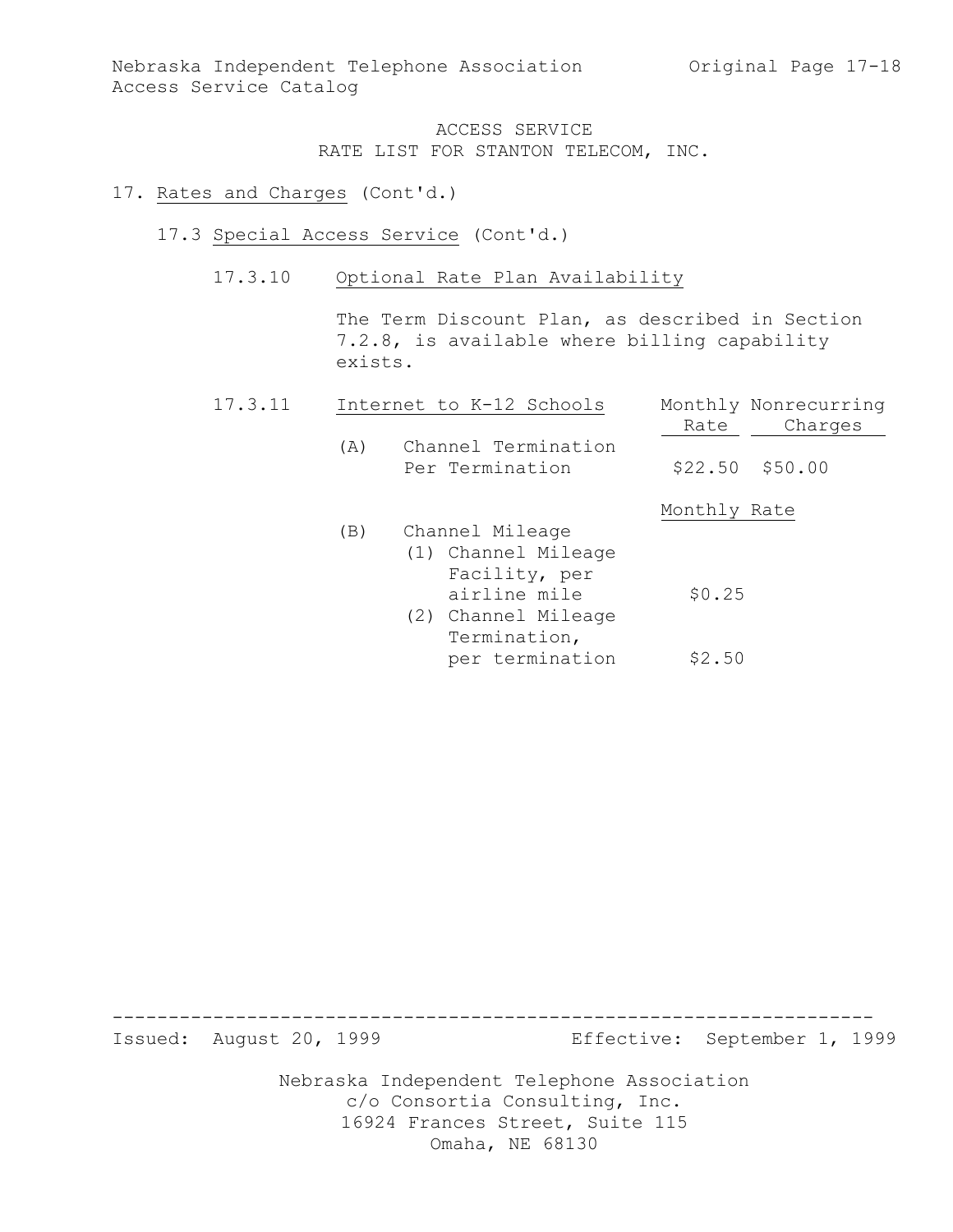Nebraska Independent Telephone Association (Original Page 17-19) Access Service Catalog

ACCESS SERVICE

RATE LIST FOR STANTON TELECOM, INC.

- 17. Rates and Charges (Cont'd.) 17.4 Other Services
	- 17.4.1 Access Ordering

Charge

(A) Access Order Charge

Per Order  $$104.00$ 

(B) Service Date Change Charge

A Service Date Change Charge will apply, on a per order per occurrence basis, for each service date changed. The Access Order Charge as specified in 17.4.1(A) preceding does not apply. -Service Date Change Charge Per Order  $\frac{1}{2}$  34.00

(C) Design Change Charge

The Design Change Charge will apply on a per order per occurrence basis, for each order requiring design change. -Design Change Charge Per Order \$ 34.00

- (D) Miscellaneous Service Order Charge
	- Per Occurrence  $\frac{1}{2}$  \$ 34.00

17.4.2 Additional Engineering

Each Half Hour or Additional Engineering Periods Fraction Thereof

> (A) Basic Time per engineer, normally scheduled working hours \$19.91

-------------------------------------------------------------------- Issued: August 20, 1999 Effective: September 1, 1999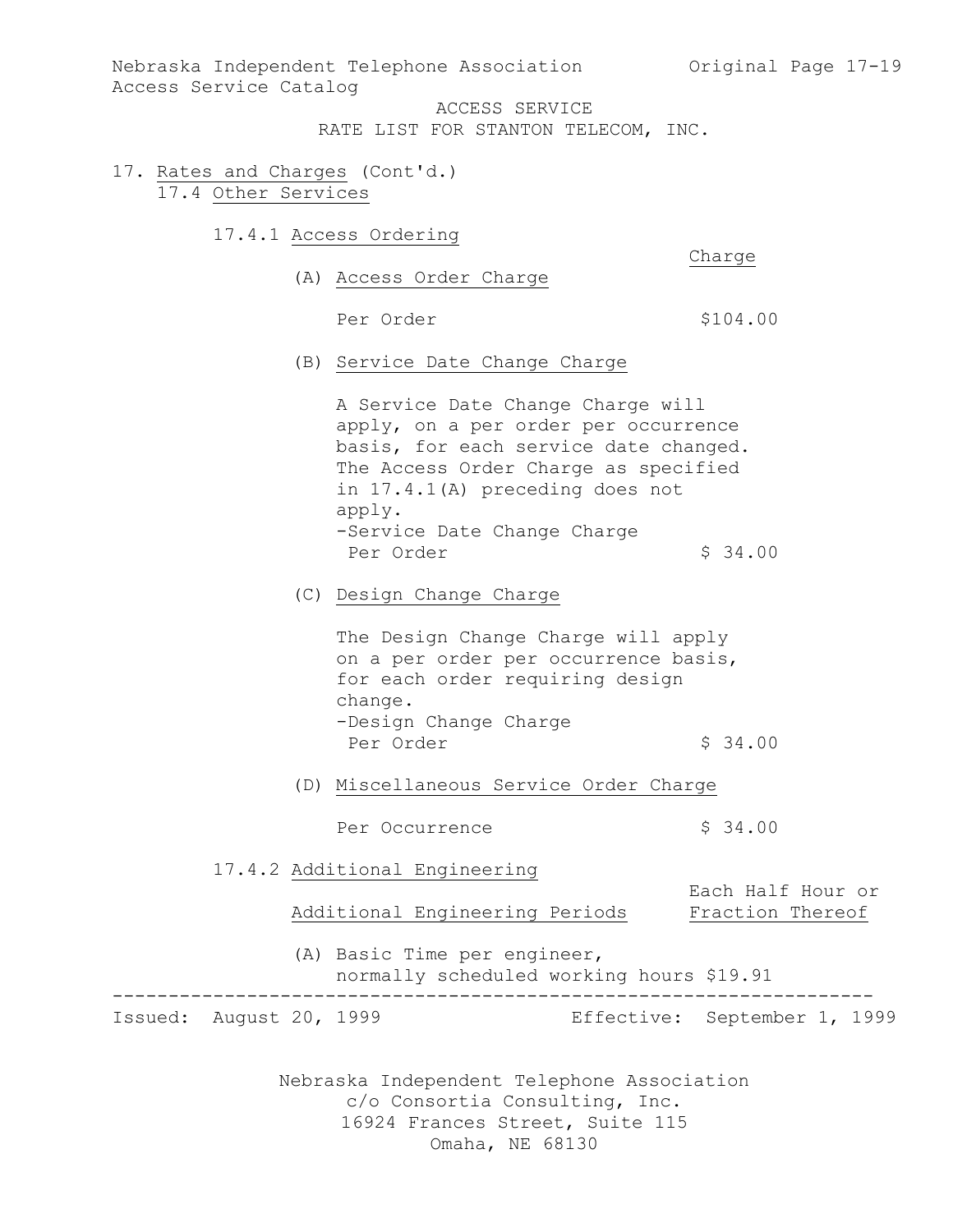| Access Service Catalog                                           | Nebraska Independent Telephone Association                                                                                                                                            | Original Page 17-20                   |
|------------------------------------------------------------------|---------------------------------------------------------------------------------------------------------------------------------------------------------------------------------------|---------------------------------------|
|                                                                  | ACCESS SERVICE<br>RATE LIST FOR STANTON TELECOM, INC.                                                                                                                                 |                                       |
| 17. Rates and Charges (Cont'd.)<br>17.4 Other Services (Cont'd.) | 17.4.2 Additional Engineering (Cont'd.)                                                                                                                                               |                                       |
|                                                                  | Additional Engineering Periods<br>(Cont'd.)                                                                                                                                           | Each Half Hour or<br>Fraction Thereof |
|                                                                  | (B) Overtime per engineer, outside<br>of normally scheduled working<br>hours                                                                                                          | \$29.86                               |
|                                                                  | (C) Premium Time, outside of<br>scheduled work day, per<br>engineer                                                                                                                   | \$39.82                               |
|                                                                  | 17.4.3 Additional Labor<br>Additional Labor Periods                                                                                                                                   |                                       |
|                                                                  | (A) Installation or Repair                                                                                                                                                            |                                       |
|                                                                  | - Overtime, outside of normally<br>scheduled working hours on a<br>scheduled workday<br>Per Technician*<br>- Premium Time, outside of<br>scheduled work day                           | \$28.12                               |
|                                                                  | Per Technician*                                                                                                                                                                       | \$37.49                               |
|                                                                  | (B) Stand by                                                                                                                                                                          |                                       |
|                                                                  | - Basic time, normally scheduled<br>working hours<br>Per Technician<br>- Overtime, outside of normally<br>scheduled working hours on a<br>scheduled work day                          | \$18.93                               |
| $\star$                                                          | Per Technician*<br>A call out of a Telephone Company employee at a time not<br>consecutive with the employee's scheduled work period is subject to<br>a minimum charge of four hours. | \$28.39                               |
| Issued: August 20, 1999                                          | . _ _ _ _ _ _ _ _ _                                                                                                                                                                   | Effective: September 1, 1999          |
|                                                                  | Nebraska Independent Telephone Association<br>c/o Consortia Consulting, Inc.<br>16924 Frances Street, Suite 115<br>Omaha, NE 68130                                                    |                                       |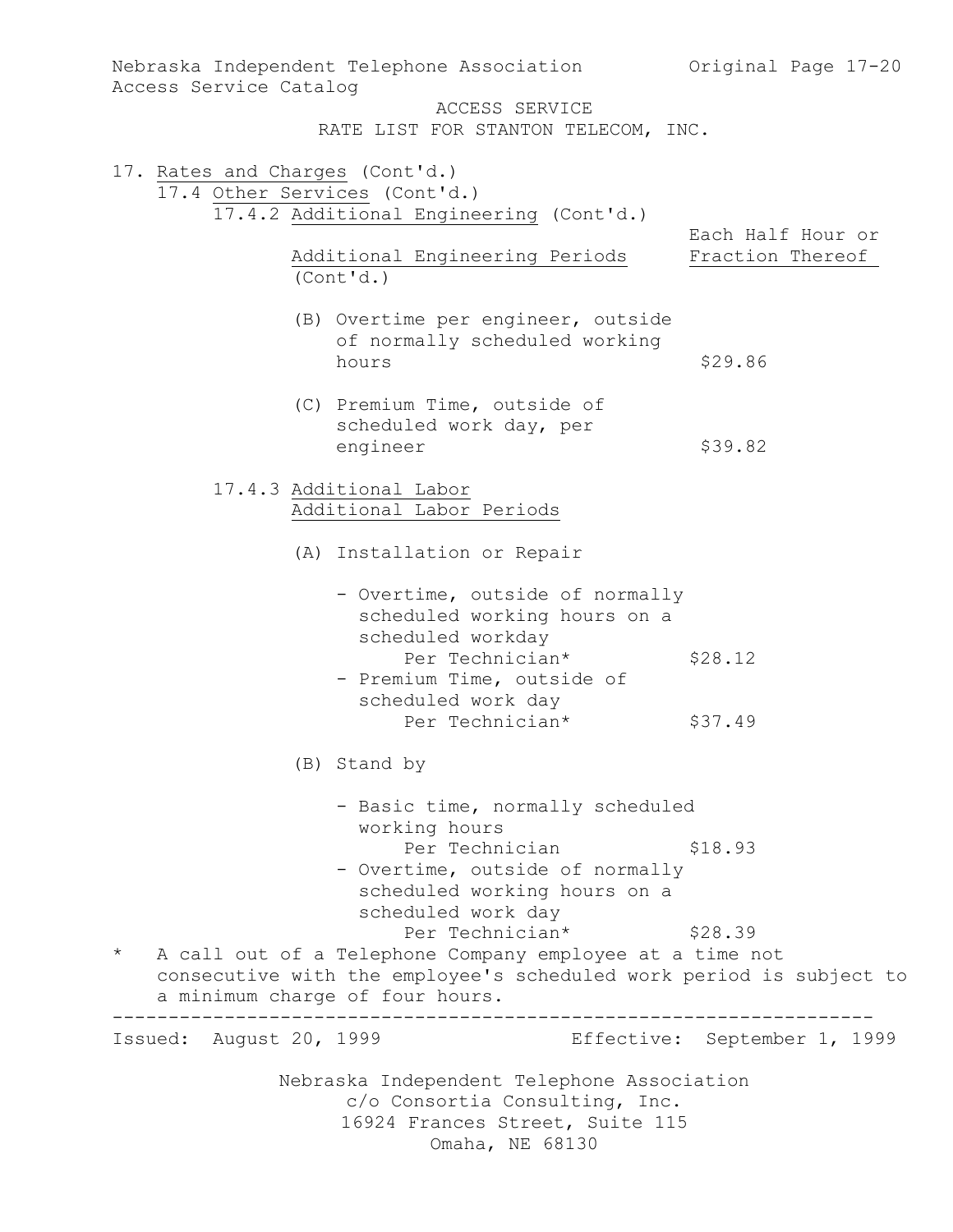| Access Service Catalog                     | Nebraska Independent Telephone Association<br>ACCESS SERVICE                                                                       | Original Page 17-21                      |                                                |
|--------------------------------------------|------------------------------------------------------------------------------------------------------------------------------------|------------------------------------------|------------------------------------------------|
|                                            | RATE LIST FOR STANTON TELECOM, INC.                                                                                                |                                          |                                                |
| 17. Rates and Charges (Cont'd.)            |                                                                                                                                    |                                          |                                                |
| 17.4 Other Services (Cont'd.)              |                                                                                                                                    |                                          |                                                |
|                                            | 17.4.3 Additional Labor (Cont'd.)                                                                                                  | Each Half Hour or                        |                                                |
|                                            | Additional Labor Periods (Cont'd.) Fraction Thereof                                                                                |                                          |                                                |
|                                            | (B) Stand by (Cont'd.)                                                                                                             |                                          |                                                |
|                                            | - Premium Time, outside of<br>scheduled work day<br>Per Technician*                                                                | \$37.85                                  |                                                |
|                                            |                                                                                                                                    | Each Half Hour or<br>Fraction Thereof    |                                                |
|                                            |                                                                                                                                    | Installation<br>and Repair<br>Technician | Central<br>Office<br>Main-<br>tenance<br>Tech. |
|                                            | (C) Testing and Maintenance with<br>other Telephone Companies, or<br>Other Labor                                                   |                                          |                                                |
|                                            | - Basic Time per technician,<br>normally scheduled working<br>hours<br>- Overtime per technician<br>outside of normally            | $$18.75$ $$19.67$                        |                                                |
| a work day*                                | scheduled working hours on<br>- Premium Time per technician,<br>outside of scheduled work                                          | \$28.12                                  | \$29.50                                        |
|                                            | $day*$                                                                                                                             | \$37.49                                  | \$39.33                                        |
| $\star$<br>a minimum charge of four hours. | A call out of a Telephone Company employee at a time not<br>consecutive with the employee's scheduled work period is subject to    |                                          |                                                |
| Issued: August 20, 1999                    |                                                                                                                                    | Effective: September 1, 1999             |                                                |
|                                            | Nebraska Independent Telephone Association<br>c/o Consortia Consulting, Inc.<br>16924 Frances Street, Suite 115<br>Omaha, NE 68130 |                                          |                                                |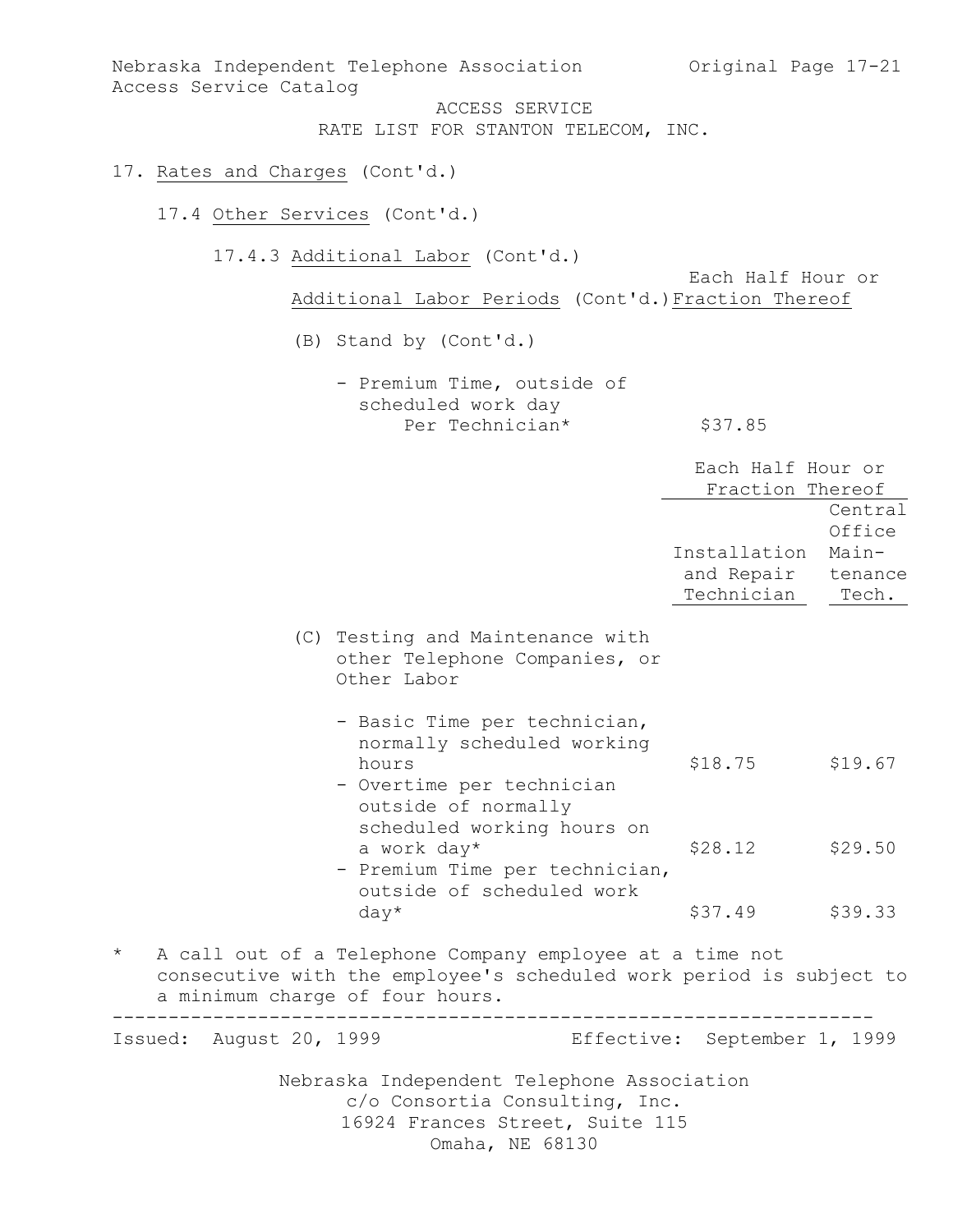Nebraska Independent Telephone Association (Original Page 17-22) Access Service Catalog

> ACCESS SERVICE RATE LIST FOR STANTON TELECOM, INC.

- 17. Rates and Charges (Cont'd.) 17.4 Other Services (Cont'd.)
	- 17.4.4 Miscellaneous Services
		- (A) Additional Cooperative Acceptance Testing-Switched Access

|                           | Each Half Hour or |
|---------------------------|-------------------|
| Testing Periods           | Fraction Thereof  |
| Basic Time, Overtime* and |                   |
| Premium Time*             | See the rates     |
|                           | for Additional    |
|                           | Labor as set      |
|                           | forth in          |
|                           | 17.4.3(C)         |
|                           | preceding.        |
|                           |                   |

(B) Additional Automatic Testing - Switched Access

| Additional Tests To First  | Per Test Per      |
|----------------------------|-------------------|
| Point of Switching         | Transmission Path |
|                            |                   |
| Gain-Slope Tests           | \$2.89            |
|                            |                   |
| C-Notched Noise Tests      | \$2.89            |
|                            |                   |
| $1004$ Hz Loss**           | \$2.89            |
|                            |                   |
| C-Message Noise**          | \$2.89            |
|                            |                   |
| Balance (return loss) $**$ | \$2.89            |

\* A call out of a Telephone Company employee at a time not consecutive with the employee's scheduled work period is subject to a minimum charge of four hours.

\*\* The 1004 Hz, C-Message Noise and Balance tests are non-chargeable routine tests; however, they may be requested on an as needed or more than routine scheduled basis, in which cases the charges herein apply. See NECA TARIFF F.C.C. NO. 5, 13.3.1(A)(2). --------------------------------------------------------------------

Issued: August 20, 1999 Effective: September 1, 1999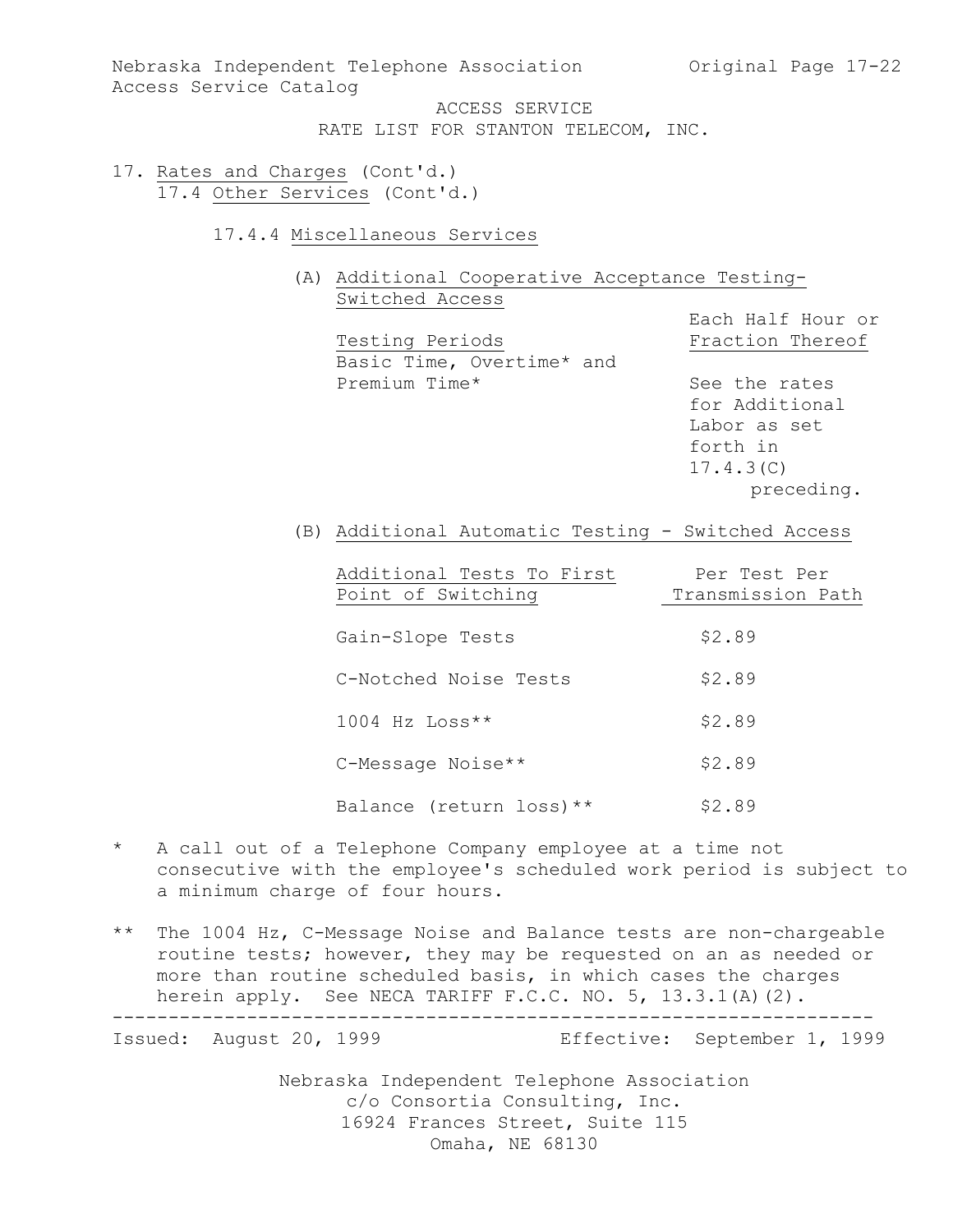| Access Service Catalog                                           | Nebraska Independent Telephone Association Original Page 17-23<br>ACCESS SERVICE                                                                                                                                                                        |                                                                                                                                 |
|------------------------------------------------------------------|---------------------------------------------------------------------------------------------------------------------------------------------------------------------------------------------------------------------------------------------------------|---------------------------------------------------------------------------------------------------------------------------------|
|                                                                  | RATE LIST FOR STANTON TELECOM, INC.                                                                                                                                                                                                                     |                                                                                                                                 |
| 17. Rates and Charges (Cont'd.)<br>17.4 Other Services (Cont'd.) | 17.4.4 Miscellaneous Services (Cont'd.)<br>(C) Additional Manual Testing - Switched Access<br>Additional Tests To First Point of Switching                                                                                                              |                                                                                                                                 |
|                                                                  | Gain-Slope, C-Notched Noise<br>and any other agreed to<br>tests<br>Per Technician                                                                                                                                                                       | Ha<br>lf Hour Or<br>Fraction Thereof<br>See the rates<br>for Additional<br>Labor, as set<br>forth in<br>17.4.3(C)<br>preceding. |
|                                                                  | (D) Additional Cooperative Acceptance Testing -<br>Special Access<br>Testing Periods<br>Basic Time, Overtime*<br>and Premium Time*                                                                                                                      | Each Half Hour Or<br>Fraction Thereof<br>See the rates<br>for Additional<br>Labor as set<br>forth in<br>17.4.3(C)<br>preceding. |
| $\star$<br>minimum charge of four hours.                         | (E) Additional Manual Testing -<br>Special Access<br>Testing Periods<br>Basic Time, Overtime*<br>and Premium Time*<br>A call out of a Telephone Company employee at a time not<br>consecutive with the employee's scheduled work period is subject to a | Each Half Hour Or<br>Fraction Thereof<br>See the rates<br>for Additional<br>Labor as set<br>forth in<br>17.4.3(C)<br>preceding. |
| Issued: August 20, 1999                                          |                                                                                                                                                                                                                                                         | Effective: September 1, 1999                                                                                                    |
|                                                                  | Nebraska Independent Telephone Association<br>c/o Consortia Consulting, Inc.<br>16924 Frances Street, Suite 115<br>Omaha, NE 68130                                                                                                                      |                                                                                                                                 |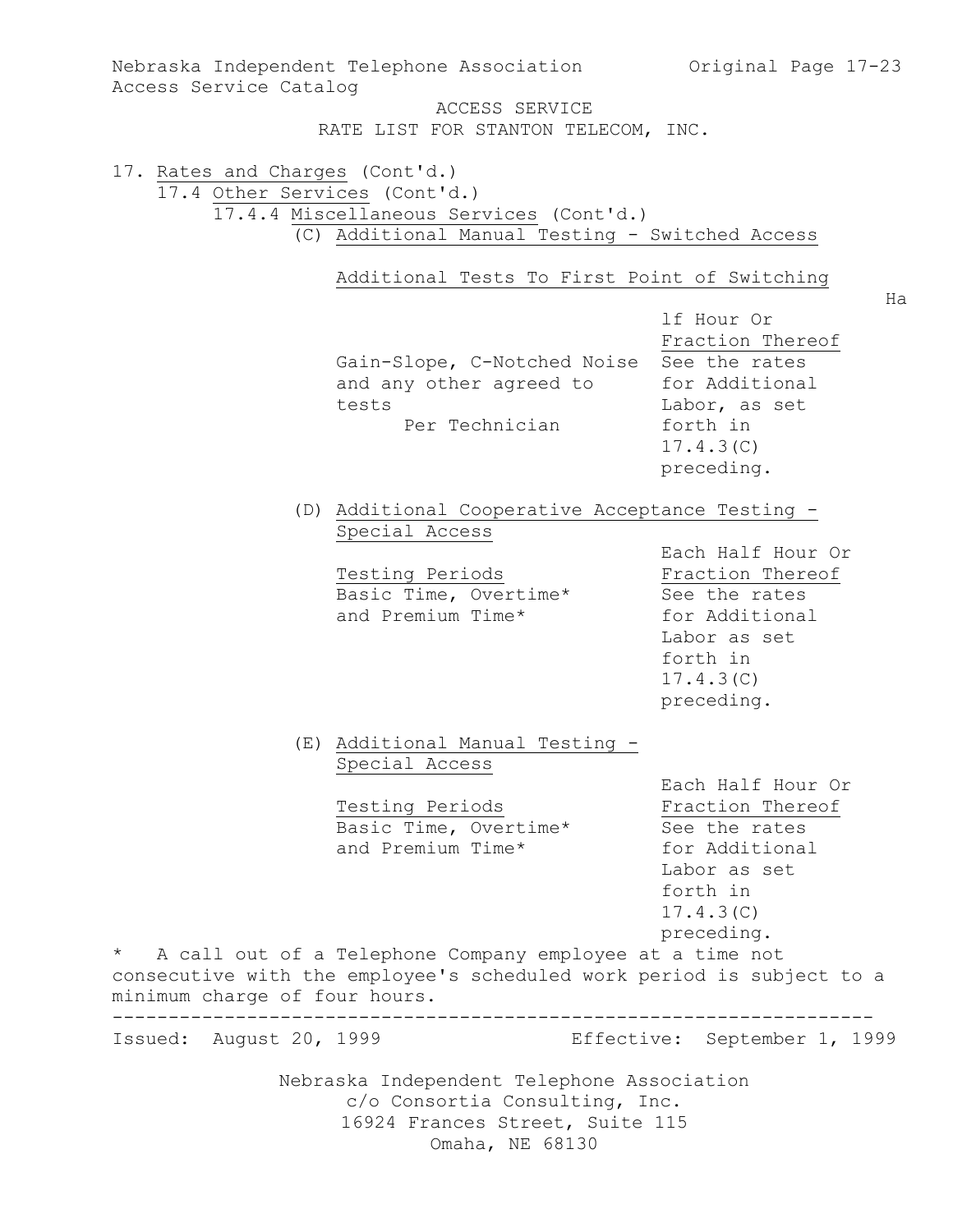Nebraska Independent Telephone Association (Original Page 17-24) Access Service Catalog

### ACCESS SERVICE RATE LIST FOR STANTON TELECOM, INC.

- 17. Rates and Charges (Cont'd.)
	- 17.4 Other Services (Cont'd.)
		- 17.4.4 Miscellaneous Services (Cont'd.)

#### (F) Maintenance of Service

| Maintenance of<br>Service Periods          | Each Half Hour<br>Or Fraction<br>Thereof                                               |
|--------------------------------------------|----------------------------------------------------------------------------------------|
| Basic Time, Overtime*<br>and Premium Time* | See the rates<br>for Additional<br>Labor as set<br>forth in<br>17.4.3(C)<br>preceding. |
| (G) Reserved for future use.               |                                                                                        |

(H) Reserved for future use.

(I) Reserved for future use.

\* A call out of a Telephone Company employee at a time not consecutive with the employee's scheduled work period is subject to a minimum charge of four hours.

Nebraska Independent Telephone Association c/o Consortia Consulting, Inc. 16924 Frances Street, Suite 115 -------------------------------------------------------------------- Issued: August 20, 1999 Effective: September 1, 1999

Omaha, NE 68130